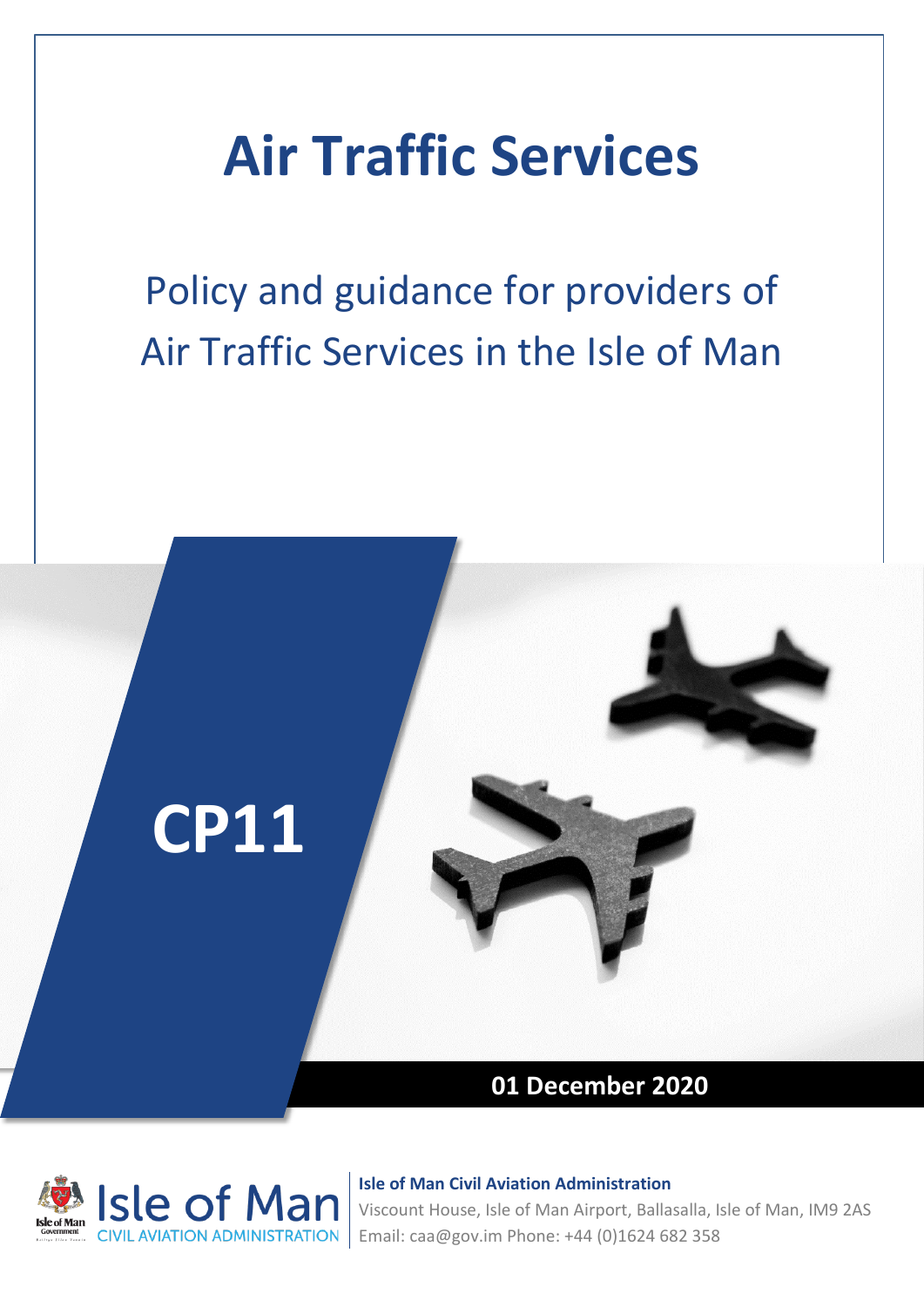Intentionally blank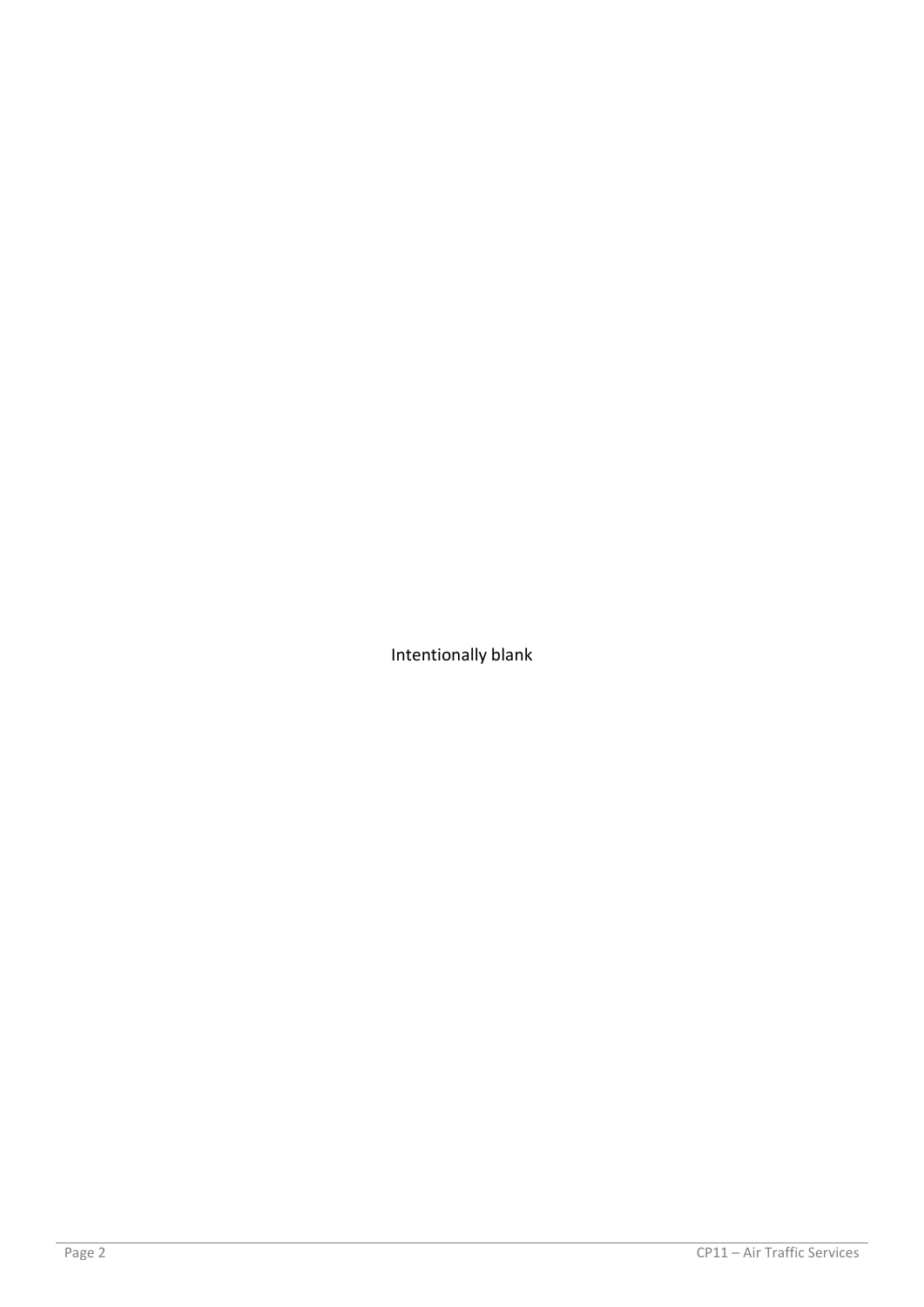# <span id="page-2-0"></span>1. Table of Contents

| 1. |     |  |  |  |
|----|-----|--|--|--|
| 2. |     |  |  |  |
| 3. |     |  |  |  |
| 4. |     |  |  |  |
|    |     |  |  |  |
|    | 5.1 |  |  |  |
|    | 5.2 |  |  |  |
|    | 5.3 |  |  |  |
|    |     |  |  |  |
|    | 6.1 |  |  |  |
|    | 6.2 |  |  |  |
|    | 6.3 |  |  |  |
|    | 6.4 |  |  |  |
|    | 6.5 |  |  |  |
|    | 6.6 |  |  |  |
|    | 6.7 |  |  |  |
|    |     |  |  |  |
|    | 7.1 |  |  |  |
|    | 7.2 |  |  |  |
|    | 7.3 |  |  |  |
|    | 7.4 |  |  |  |
|    | 7.5 |  |  |  |
|    | 7.6 |  |  |  |
|    | 7.7 |  |  |  |
|    |     |  |  |  |
|    | 8.1 |  |  |  |
|    | 8.2 |  |  |  |
|    | 8.3 |  |  |  |
|    |     |  |  |  |
|    | 9.1 |  |  |  |
|    | 9.2 |  |  |  |
|    | 9.3 |  |  |  |
|    | 9.4 |  |  |  |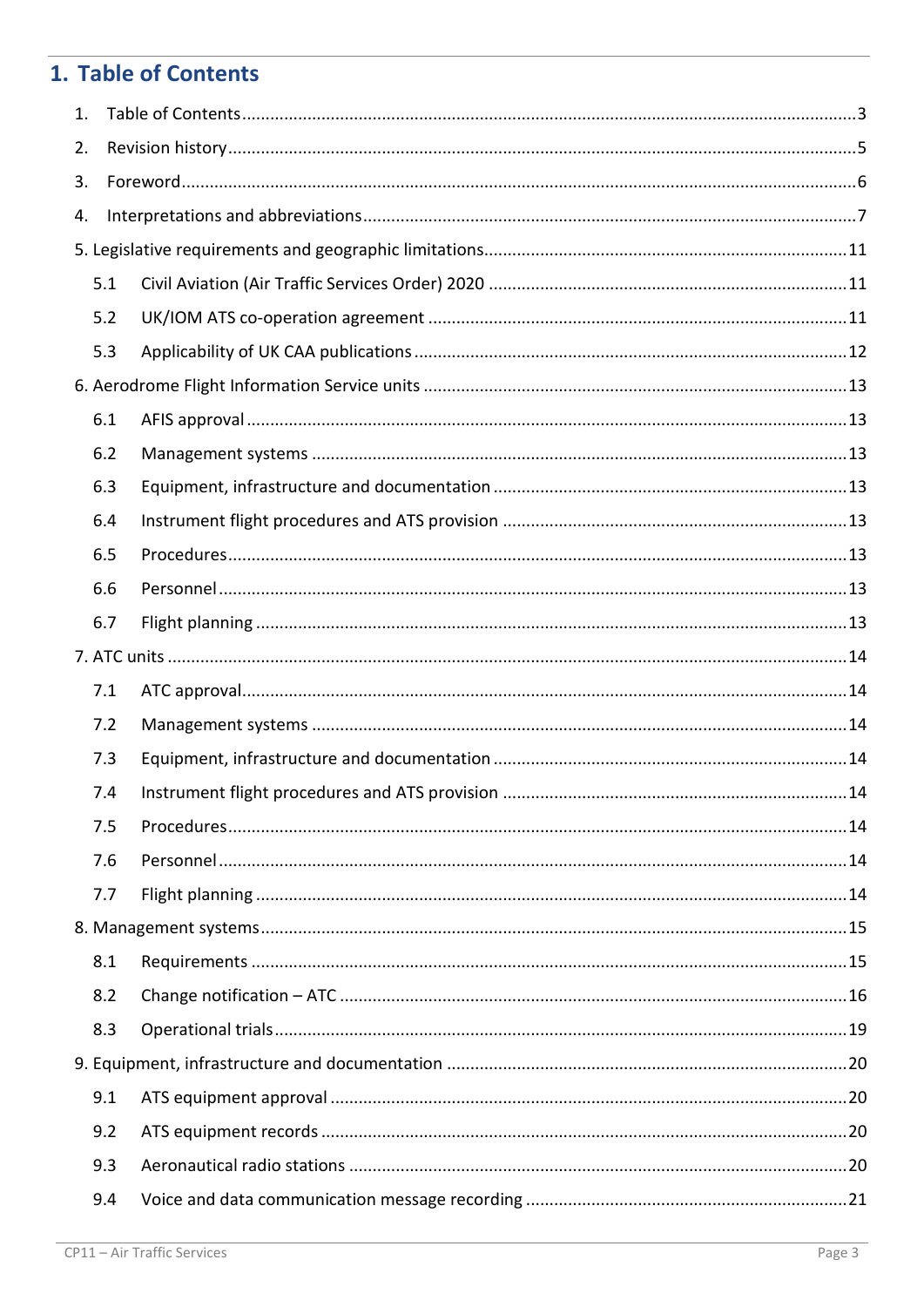| 9.5  |  |  |  |  |
|------|--|--|--|--|
|      |  |  |  |  |
| 10.1 |  |  |  |  |
| 10.2 |  |  |  |  |
|      |  |  |  |  |
| 11.1 |  |  |  |  |
| 11.2 |  |  |  |  |
| 11.3 |  |  |  |  |
| 11.4 |  |  |  |  |
|      |  |  |  |  |
|      |  |  |  |  |
|      |  |  |  |  |
|      |  |  |  |  |
|      |  |  |  |  |
|      |  |  |  |  |
|      |  |  |  |  |
|      |  |  |  |  |
|      |  |  |  |  |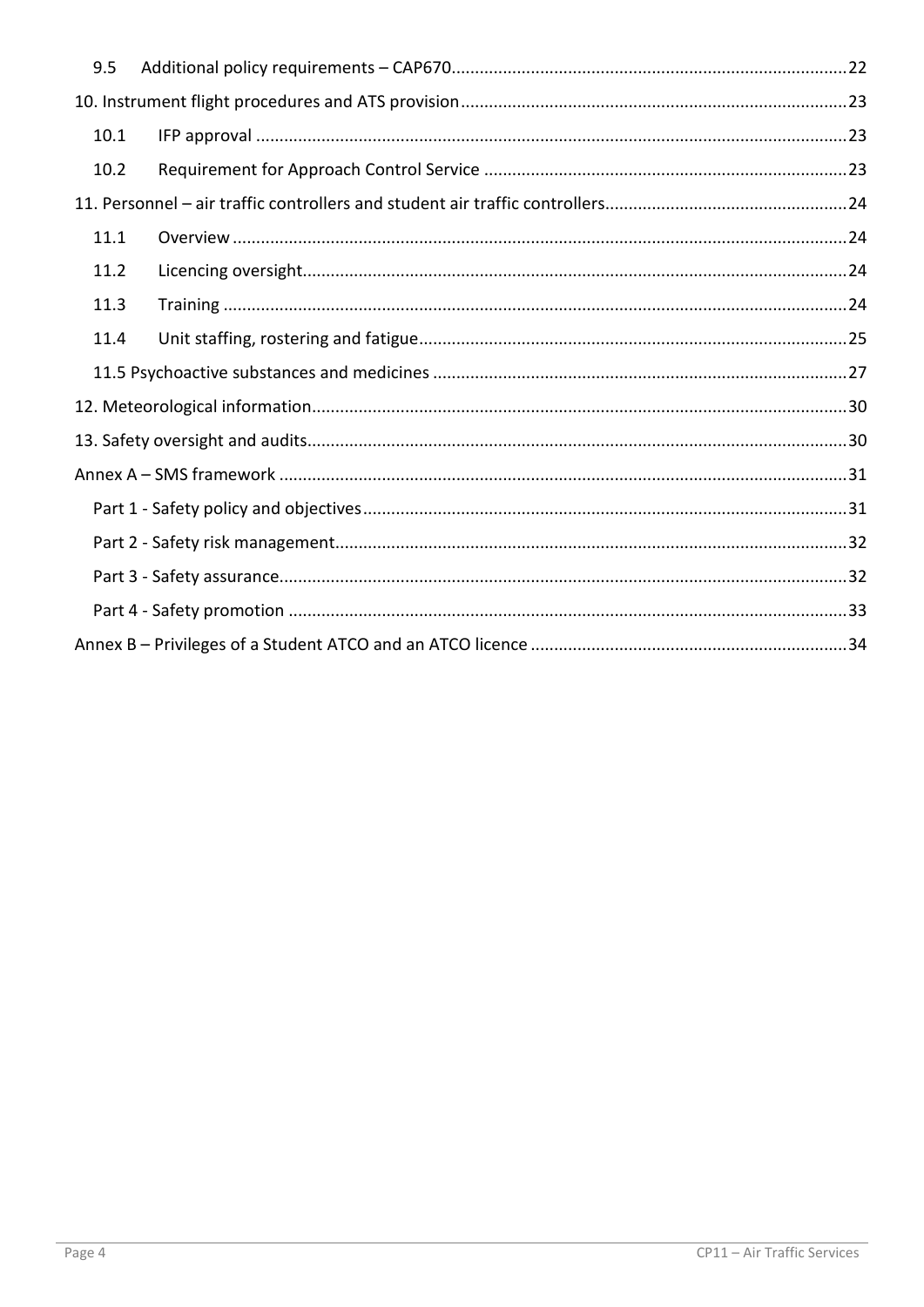# <span id="page-4-0"></span>**2. Revision history**

| <b>Version</b> | Date          | <b>Details</b>                                                                                                                                                                             |
|----------------|---------------|--------------------------------------------------------------------------------------------------------------------------------------------------------------------------------------------|
| 1              | December 2019 | Initial issue                                                                                                                                                                              |
| $\mathcal{P}$  | October 2020  | Complete update to reflect the requirements of the<br>Civil Aviation (Air Traffic Services) Order 2020 and<br>update Isle of Man CAA policy on the provision of<br>ATS in the Isle of Man. |

© Department for Enterprise 2020

All rights reserved. Copies of this publication may be reproduced for personal use, or for use within a company or organisation, but may not otherwise be reproduced for publication.

Copies of this document are available in large print upon request.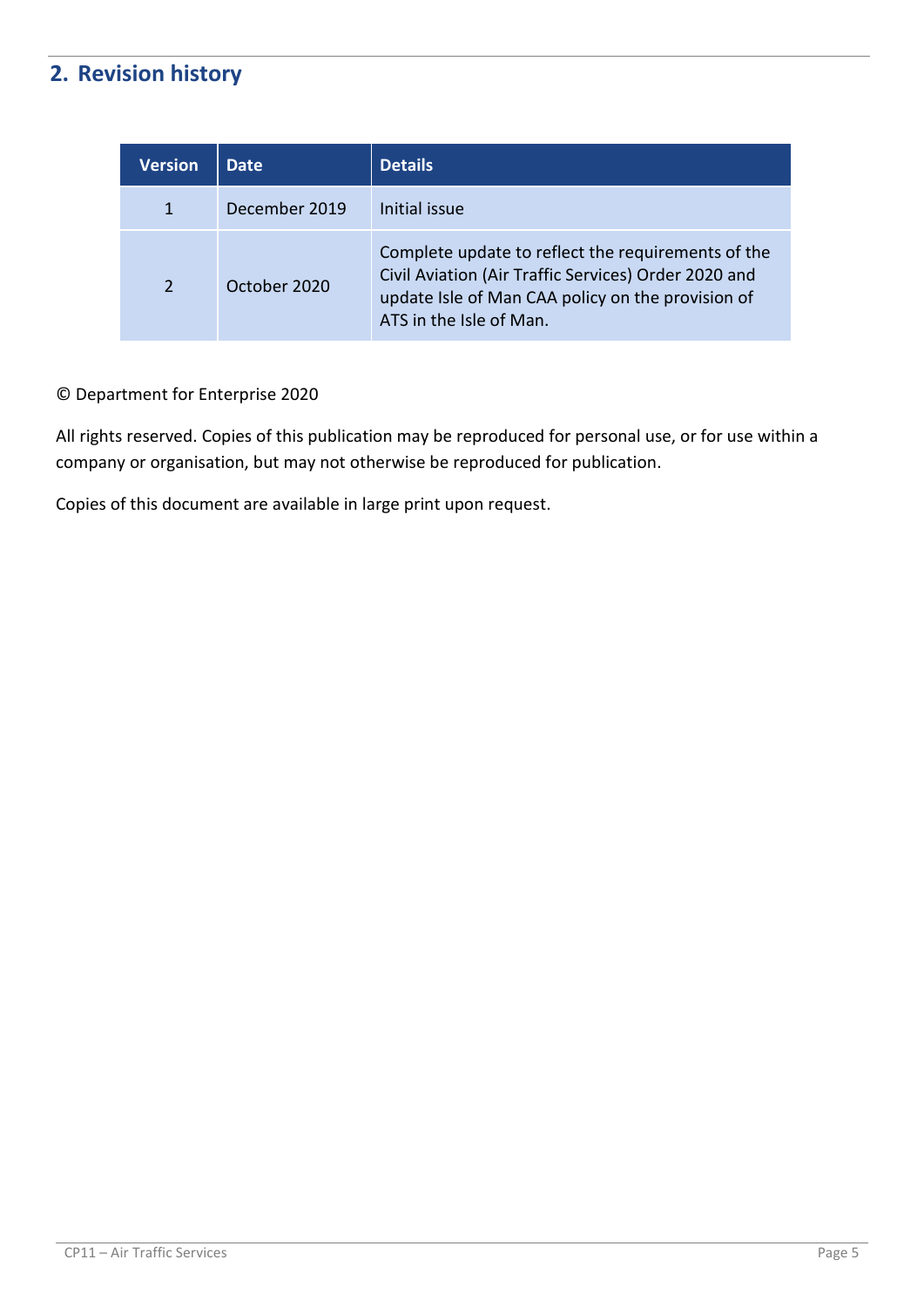# <span id="page-5-0"></span>**3. Foreword**

- 3.1 The IOM CAA is the division of the Government's Department for Enterprise that is responsible for regulating aviation safety and security in the Isle of Man. The IOM CAA also administers the Isle of Man Aircraft Registry and is responsible for ensuring aviation legislation in the Isle of Man meets International Civil Aviation Organisation Standards and Recommended Practices and other relevant European aviation standards.
- 3.2 The Isle of Man has its own aviation safety legislation separate from the UK. Therefore, unless UK or EU aviation safety regulations have been explicitly applied into Isle of Man law, they have no legal effect on the Island.
- 3.3 This CAA Publication:
	- (a) identifies relevant legislation and IOM CAA policy requirements for the provision of an ATS in the Isle of Man; and
	- (b) clarifies the relationship to UK and EU ATS requirements and the respective roles of the IOM CAA and the UK CAA.
- 3.4 This publication has been prepared by the IOM CAA utilising the content of the Civil Aviation (Air Traffic Services) Order 2020<sup>[1](#page-5-1)</sup>. However, Courts of Law will refer only to the source regulatory material.
- <span id="page-5-1"></span>**3.5 Note – this is an advance copy – the Civil Aviation (Air Traffic Services) Order 2020 on which this CP relies becomes effective on the revocation by the UK of corresponding parts of the Air Navigation (Isle of Man) Order 2015. This revocation and consequent application date of the CP will be notified in due course.**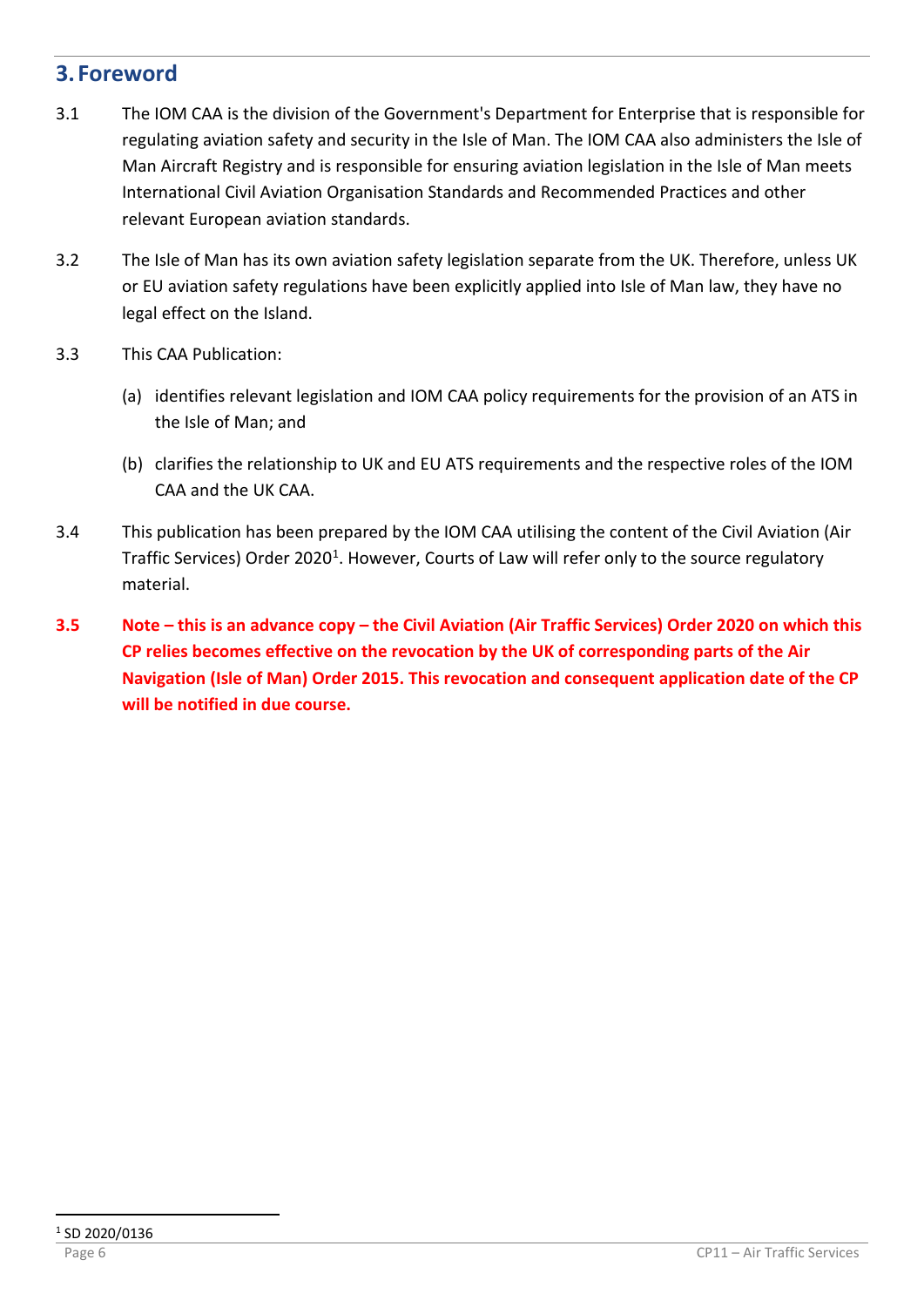# <span id="page-6-0"></span>**4.Interpretations and abbreviations**

| <b>Term</b>                                    | <b>Meaning</b>                                                                                                                                                                                                                                                      |
|------------------------------------------------|---------------------------------------------------------------------------------------------------------------------------------------------------------------------------------------------------------------------------------------------------------------------|
| <b>Aerodrome</b>                               | (a) An area of land or water designed, equipped, set apart or commonly<br>used for affording facilities for the landing and departure of aircraft;<br>and                                                                                                           |
|                                                | (b) includes an area or space, whether on the ground, on the roof of a<br>building or elsewhere, that is designed, equipped or set apart for<br>affording facilities for the landing and departure of aircraft capable of<br>descending or climbing vertically; but |
|                                                | (c) does not include an area the use of which for affording facilities for the<br>landing and departure of aircraft has been abandoned and has not<br>been resumed.                                                                                                 |
| <b>Aerodrome control</b><br>tower              | A unit established to provide air traffic control service to aerodrome<br>traffic.                                                                                                                                                                                  |
| <b>Aerodrome control</b>                       | An air traffic control service for any aircraft -                                                                                                                                                                                                                   |
| service                                        | (a) that is on the manoeuvring area or apron of the aerodrome for which<br>the service is being provided;                                                                                                                                                           |
|                                                | (b) that is flying in, or in the vicinity of, the aerodrome traffic zone of that<br>aerodrome by visual reference to the surface; or                                                                                                                                |
|                                                | (c) that has been transferred from approach control in accordance with<br>procedures approved by the Department.                                                                                                                                                    |
| <b>Aerodrome flight</b><br>information service | Flight information service and alerting service for aerodrome traffic at an<br>aerodrome.                                                                                                                                                                           |
| <b>Aerodrome traffic</b>                       | All traffic on the manoeuvring area of an aerodrome and all aircraft flying<br>in the vicinity of an aerodrome.                                                                                                                                                     |
| <b>Aircraft</b>                                | A machine that can derive support in the atmosphere from the reactions<br>of the air other than the reactions of the air against the earth's surface.                                                                                                               |
| Air traffic advisory<br>service                | A service provided within advisory airspace to ensure separation, in so far<br>as practical, between aircraft which are operating on IFR flight plans.                                                                                                              |
| Air traffic control                            | A service provided for the purpose of preventing collisions between                                                                                                                                                                                                 |
| service                                        | aircraft and, on the manoeuvring area, between aircraft and obstructions,<br>and expediting and maintaining an orderly flow of air traffic.                                                                                                                         |
| Air traffic control unit                       | Variously area control centre, approach control unit or aerodrome control<br>tower.                                                                                                                                                                                 |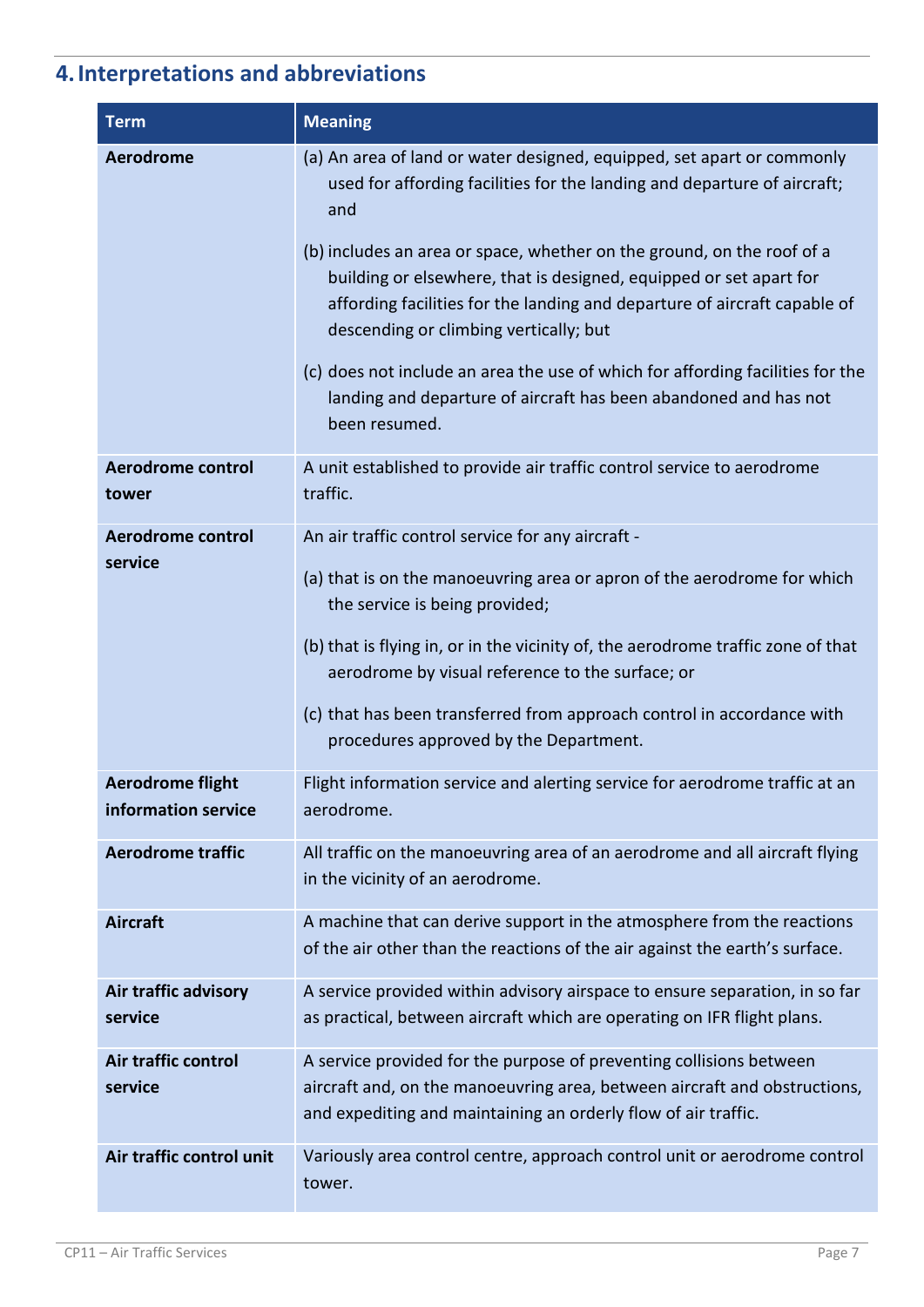<span id="page-7-0"></span>

| <b>Term</b>                                     | <b>Meaning</b>                                                                                                                                                                                                                                                                                                                                                                        |
|-------------------------------------------------|---------------------------------------------------------------------------------------------------------------------------------------------------------------------------------------------------------------------------------------------------------------------------------------------------------------------------------------------------------------------------------------|
| <b>Air traffic service</b>                      | Variously flight information service, alerting service, air traffic advisory<br>service and air traffic control service (area control service, approach<br>control service and aerodrome control service).                                                                                                                                                                            |
| <b>Air traffic service</b><br>equipment         | Ground based equipment, including an aeronautical radio station, used or<br>intended to be used in connection with the provision of a service to an<br>aircraft in flight or on the ground being equipment not otherwise<br>approved by or under the Civil Aviation (Air Traffic Services) ATS Order<br>2020 <sup>2</sup> but excluding any public electronic communications network. |
| <b>Air traffic services</b><br>reporting office | A unit established for the purpose of receiving reports concerning air<br>traffic services and flight plans submitted before departure.                                                                                                                                                                                                                                               |
|                                                 |                                                                                                                                                                                                                                                                                                                                                                                       |
| Air traffic services unit                       | A generic term meaning variously, air traffic control unit, flight<br>information centre or air traffic services reporting office.                                                                                                                                                                                                                                                    |
| <b>Alerting service</b>                         | A service provided to notify appropriate organisations regarding aircraft in<br>need of search and rescue aid, and assist such organisations as required.                                                                                                                                                                                                                             |
| <b>Approach control</b><br>service              | Air traffic control service for arriving or departing controlled flights.                                                                                                                                                                                                                                                                                                             |
| Approach control unit                           | A unit established to provide air traffic control service to controlled flights<br>arriving at, or departing from, one or more aerodromes.                                                                                                                                                                                                                                            |
| Area control centre                             | A unit established to provide air traffic control service to controlled flights<br>in control areas under its jurisdiction.                                                                                                                                                                                                                                                           |
| Area control service                            | Air traffic control service for controlled flights in control areas.                                                                                                                                                                                                                                                                                                                  |
| <b>The Department</b>                           | The Department for Enterprise.                                                                                                                                                                                                                                                                                                                                                        |
| <b>Control area</b>                             | A controlled airspace extending upwards from a specified limit above the<br>earth.                                                                                                                                                                                                                                                                                                    |
| <b>Controlled airspace</b>                      | Airspace that has been notified as Class A airspace, Class B airspace, Class<br>Cairspace, Class D airspace or Class E airspace.                                                                                                                                                                                                                                                      |
| <b>Fatigue</b>                                  | A physiological state of reduced mental or physical performance capability<br>resulting from sleep loss, extended wakefulness, circadian phase, and/or<br>workload (mental and/or physical activity) that can impair a person's<br>alertness and ability to perform safety-related operational duties.                                                                                |
| <b>Flight information</b><br>centre             | A unit established to provide flight information service and alerting<br>service.                                                                                                                                                                                                                                                                                                     |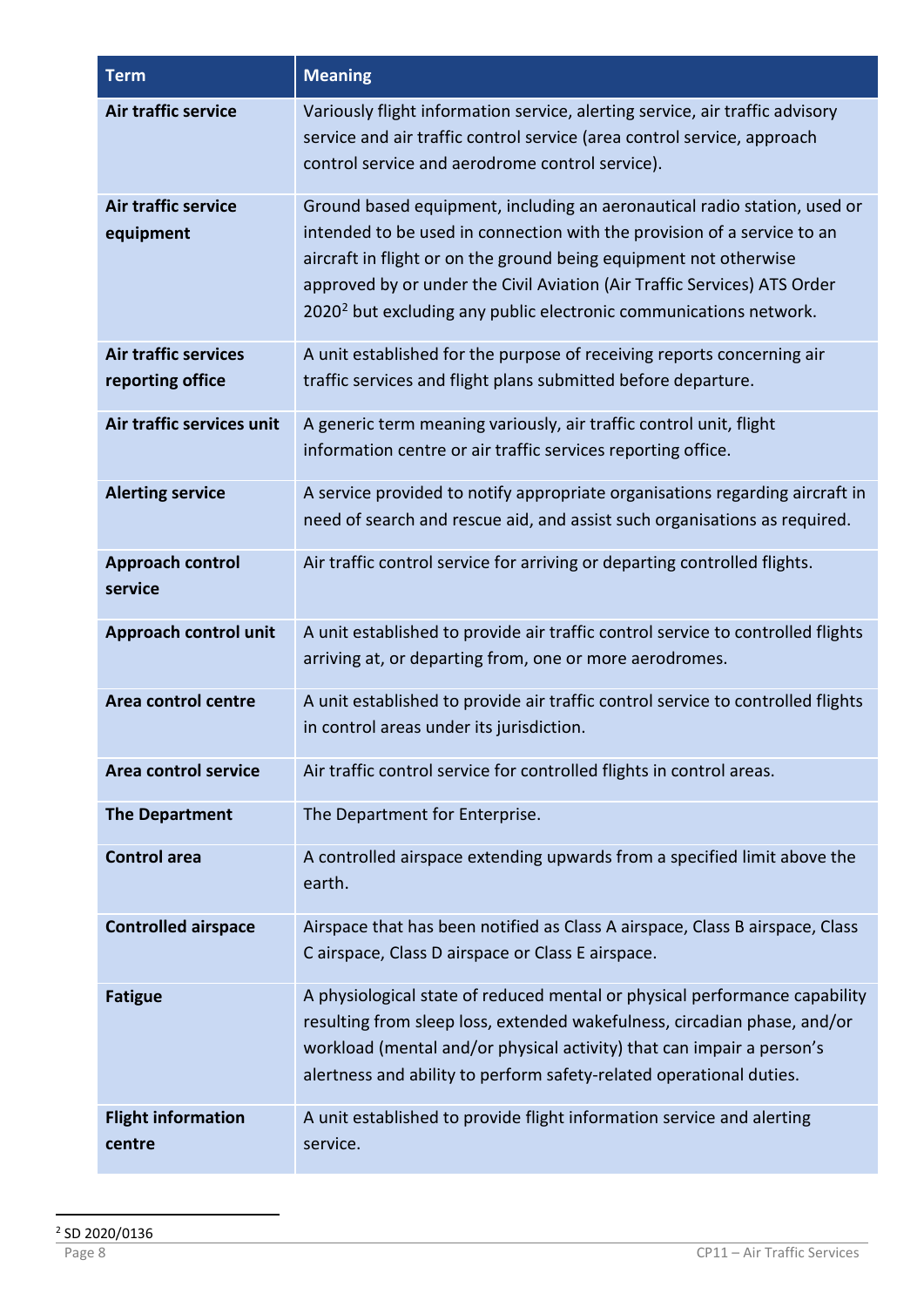| <b>Term</b>                           | <b>Meaning</b>                                                                                                                                                                                                                                                                                                                                                                                                                                                                                                       |
|---------------------------------------|----------------------------------------------------------------------------------------------------------------------------------------------------------------------------------------------------------------------------------------------------------------------------------------------------------------------------------------------------------------------------------------------------------------------------------------------------------------------------------------------------------------------|
| <b>Flight information</b><br>service  | A service provided for the purpose of giving advice and information useful<br>for the safe and efficient conduct of flights.                                                                                                                                                                                                                                                                                                                                                                                         |
| Instrument approach<br>procedure      | A series of predetermined manoeuvres by reference to flight instruments,<br>with specified protection from obstacles, from a specified point to a point<br>from which a landing can be completed and thereafter, if a landing is not<br>completed, to a position at which holding or other obstacle clearance<br>criteria apply.                                                                                                                                                                                     |
| <b>Instrument flight</b><br>procedure | (a) A standard instrument arrival;                                                                                                                                                                                                                                                                                                                                                                                                                                                                                   |
|                                       | (b) an instrument approach procedure;                                                                                                                                                                                                                                                                                                                                                                                                                                                                                |
|                                       | (c) a standard instrument departure; or                                                                                                                                                                                                                                                                                                                                                                                                                                                                              |
|                                       | (d) an omnidirectional departure.                                                                                                                                                                                                                                                                                                                                                                                                                                                                                    |
| Notify/notified                       | Set out with the authority of the UK CAA in a document published by or<br>under an arrangement entered into with the UK CAA and entitled 'United<br>Kingdom NOTAM' or 'United Kingdom Aeronautical Information<br>Publication' and for the time being in force.                                                                                                                                                                                                                                                      |
| <b>NOTAM</b>                          | A notice distributed by means of telecommunication containing<br>information concerning the establishment, condition or change in any<br>aeronautical facility, service, procedure or hazard, the timely knowledge<br>of which is essential to personnel concerned with flight operations.                                                                                                                                                                                                                           |
| Psychoactive<br>substance             | Alcohol, opioids, cannabinoids, sedatives and hypnotics, cocaine, other<br>psychostimulants, hallucinogens, and volatile solvents, excluding coffee<br>and tobacco.                                                                                                                                                                                                                                                                                                                                                  |
| <b>Safety management</b><br>system    | A systematic approach to managing safety, including the necessary<br>organisational structures, accountabilities, policies and procedures.                                                                                                                                                                                                                                                                                                                                                                           |
| <b>Visiting force</b>                 | Any such body, contingent or detachment of the forces of any country as<br>is a visiting force for the purposes of the Visiting Forces Act 1952 (of<br>Parliament) -<br>(a) which apply to that country by virtue of section $1(1)(a)$ of that Act; or<br>(b) which from time to time apply to that country by virtue of section<br>1(1)(b) and of any Order in Council made or hereafter to be made<br>under section 1 designating that country for the purposes of that Act<br>following section 2(2) of that Act. |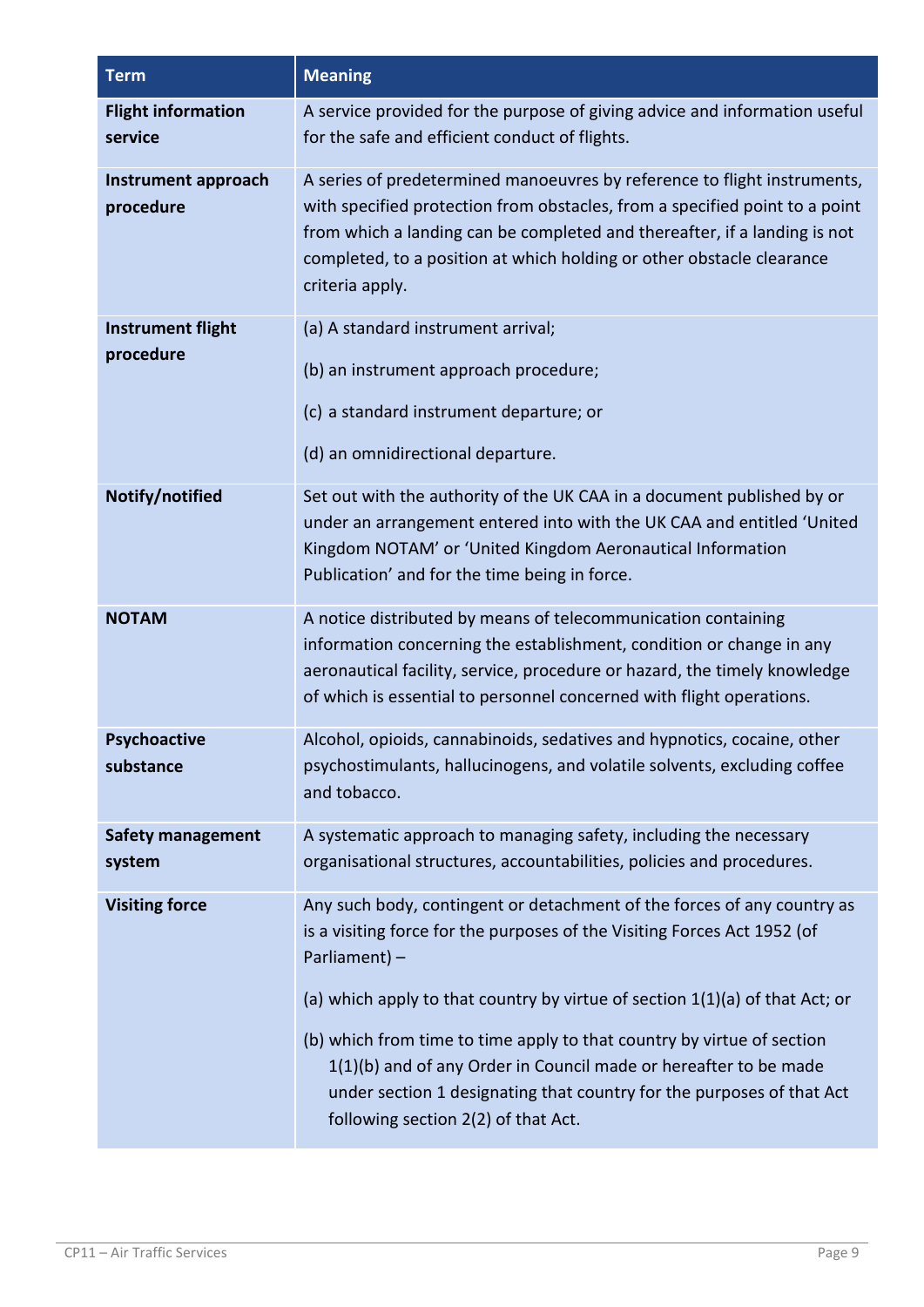| <b>Abbreviation</b> | <b>Meaning</b>                                          |
|---------------------|---------------------------------------------------------|
| <b>ABES</b>         | Abnormal and emergency situations                       |
| <b>AFIS</b>         | Aerodrome flight information service                    |
| <b>ANS</b>          | Air navigation services                                 |
| <b>ATC</b>          | Air traffic control                                     |
| <b>ATCO</b>         | Air traffic control office                              |
| <b>ATS</b>          | Air traffic services                                    |
| <b>ATM</b>          | Air traffic management                                  |
| <b>ATSA</b>         | Air traffic services assistant                          |
| <b>EU</b>           | <b>European Union</b>                                   |
| <b>FIR</b>          | Flight information region                               |
| <b>FISO</b>         | Flight information services officer                     |
| <b>ICAO</b>         | <b>International Civil Aviation Organisation</b>        |
| <b>IFP</b>          | Instrument flight procedure                             |
| <b>IFR</b>          | Instrument flight rules                                 |
| <b>IOM CAA</b>      | Isle of Man Civil Aviation Administration               |
| <b>OJTI</b>         | On the Job Training Instructor                          |
| SI                  | Supplementary Instruction                               |
| <b>SMS</b>          | <b>Safety Management System</b>                         |
| <b>SRATCOH</b>      | Scheme for Regulation of Air Traffic Controllers' Hours |
| TOI                 | <b>Temporary Operating Instruction</b>                  |
| <b>UK</b>           | <b>United Kingdom</b>                                   |
| <b>UK AIP</b>       | United Kingdom Aeronautical Information Publication     |
| <b>UK CAA</b>       | United Kingdom Civil Aviation Authority                 |
| <b>WT</b>           | Wireless telegraphy                                     |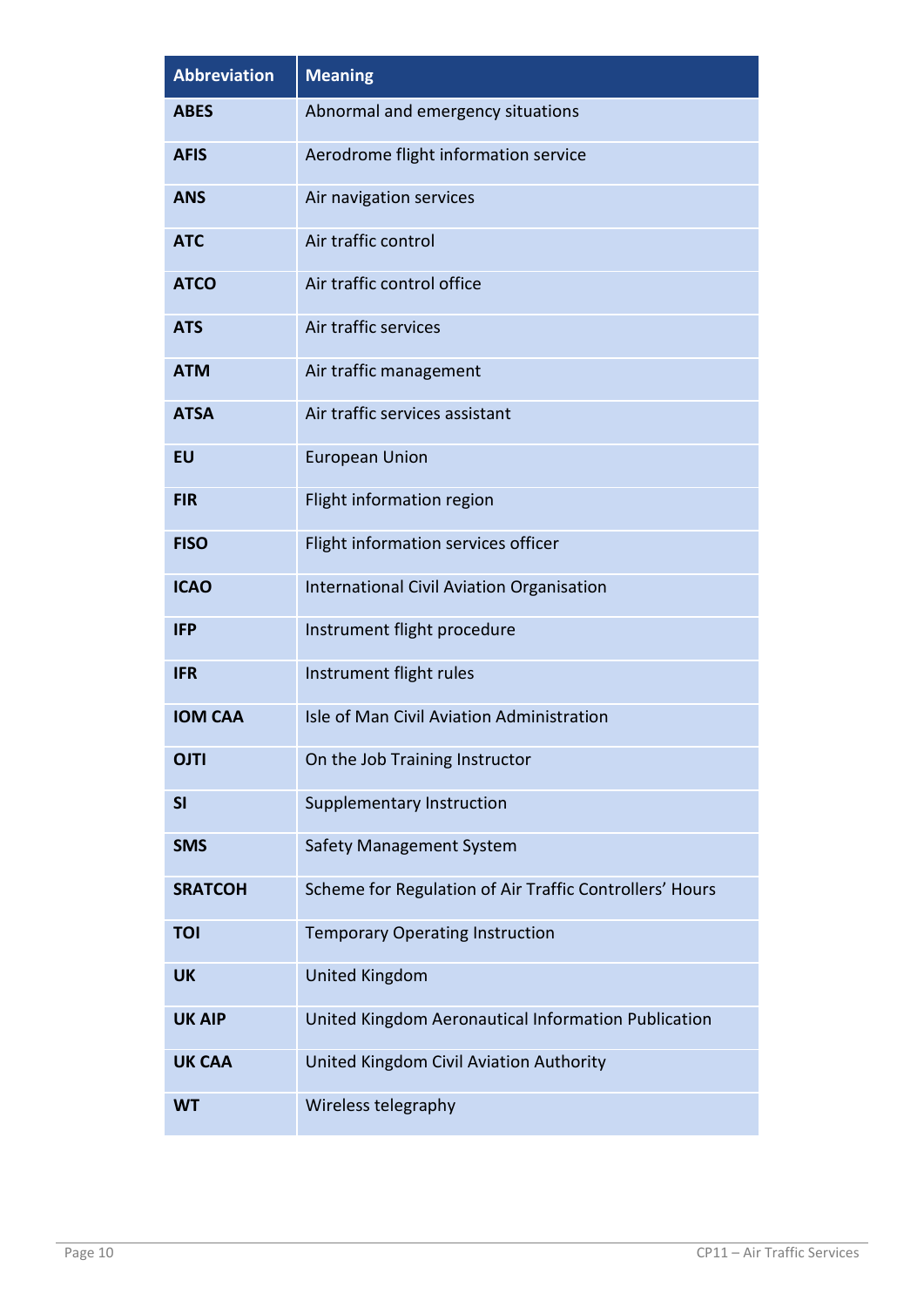# <span id="page-10-0"></span>**5. Legislative requirements and geographic limitations**

### <span id="page-10-1"></span>**5.1 Civil Aviation (Air Traffic Services Order) 2020**

- 5.1.1 The Civil Aviation (Air Traffic Services) Order 2020<sup>[3](#page-10-3)</sup> (hereon referred to as 'the ATS Order') sets the legislative requirements for the provision of an ATS, including general requirements for all providers and additional requirements for ATC providers.
- 5.1.2 The ATS Order applies to the provision of ATS to aircraft in the Isle of Man<sup>[4](#page-10-4)</sup> but excluding:
	- (a) UK CAA certificated providers of ATS and their employees whilst acting in the course of providing:
		- (i) an area control service; or
		- (ii) an approach control service for an aerodrome located in the United Kingdom;
	- (b) Her Majesty's naval, military or air forces or a visiting force.
- 5.1.3 Consequently, the ATS Order does not apply to ATS provision to aircraft in the Isle of Man under the control of Prestwick Centre, Warton or Military ATC. Arrangements for the safety regulation and oversight of these ATS providers is specified in a formal cooperation agreement between the UK CAA and the IOM CAA (see below).
- 5.1.4 Within this publication legally binding text taken from the ATS Order can be identified by use of the verb 'must'.

#### <span id="page-10-2"></span>**5.2 UK/IOM ATS co-operation agreement**

- 5.2.1 A formal cooperation agreement on the regulatory oversight of air navigation services in the UK FIRs made between the UK CAA and the IOM CAA defines the arrangements for the provision of ATS:
	- (a) by UK ATS units within Isle of Man airspace; and
	- (b) by Isle of Man ATS units in 'high seas' airspace for which the UK has accepted responsibility for the management of this airspace from ICAO.
- 5.2.2 The agreement recognises that:
	- (a) Isle of Man ATS providers are not certified air navigation service providers under UK law. Consequently, IOM ATS providers shall not provide an ATS within 12 NM of the UK coastline or, where the distance between the landmass of the Isle of Man and the UK is less than 24 miles – not beyond the midpoint between the land masses.
	- (b) Isle of Man ATS providers will provide air traffic services outside the Isle of Man in 'high seas' airspace of the London FIR in accordance with Isle of Man regulations. Therefore the

<span id="page-10-3"></span> <sup>3</sup> SD 2020/0136

<span id="page-10-4"></span><sup>&</sup>lt;sup>4</sup> The Isle of Man is the airspace above the Island as well as the sea area extending within 12nm from the coastline or the median point whichever is the lesser.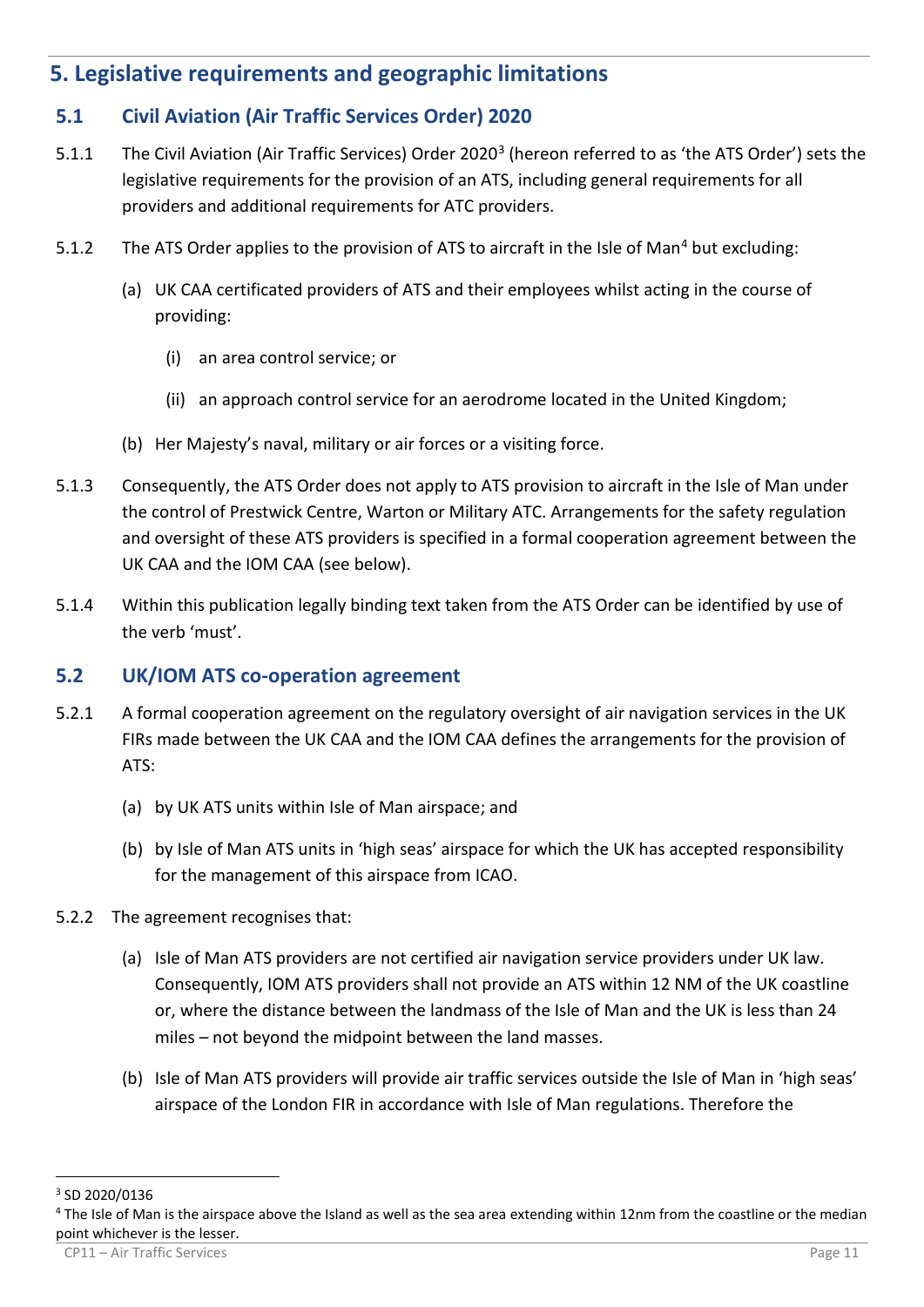agreement expects compliance with the ATS Order despite the ATS being provide outside the territorial limits of the Isle of Man.

5.2.3 There is no such agreement with the Republic of Ireland for their territorial airspace or high seas airspace allocated to them by ICAO. Therefore, IOM ATS providers shall not provide an ATS within any part of the Shannon FIR.

# <span id="page-11-0"></span>**5.3 Applicability of UK CAA publications**

- 5.3.1 Within this document, the applicability of specified UK CAA Publications (CAP) to the provision of ATS in the Isle of Man is set out. It is the responsibility of the person in charge of the provision of the ATS to ensure that these publications are appropriately accessible and to be aware of their update and amendment by the UK CAA.
- 5.3.2 References to 'the CAA' in the above publications shall be taken to mean 'the IOM CAA' for applicability in the Isle of Man.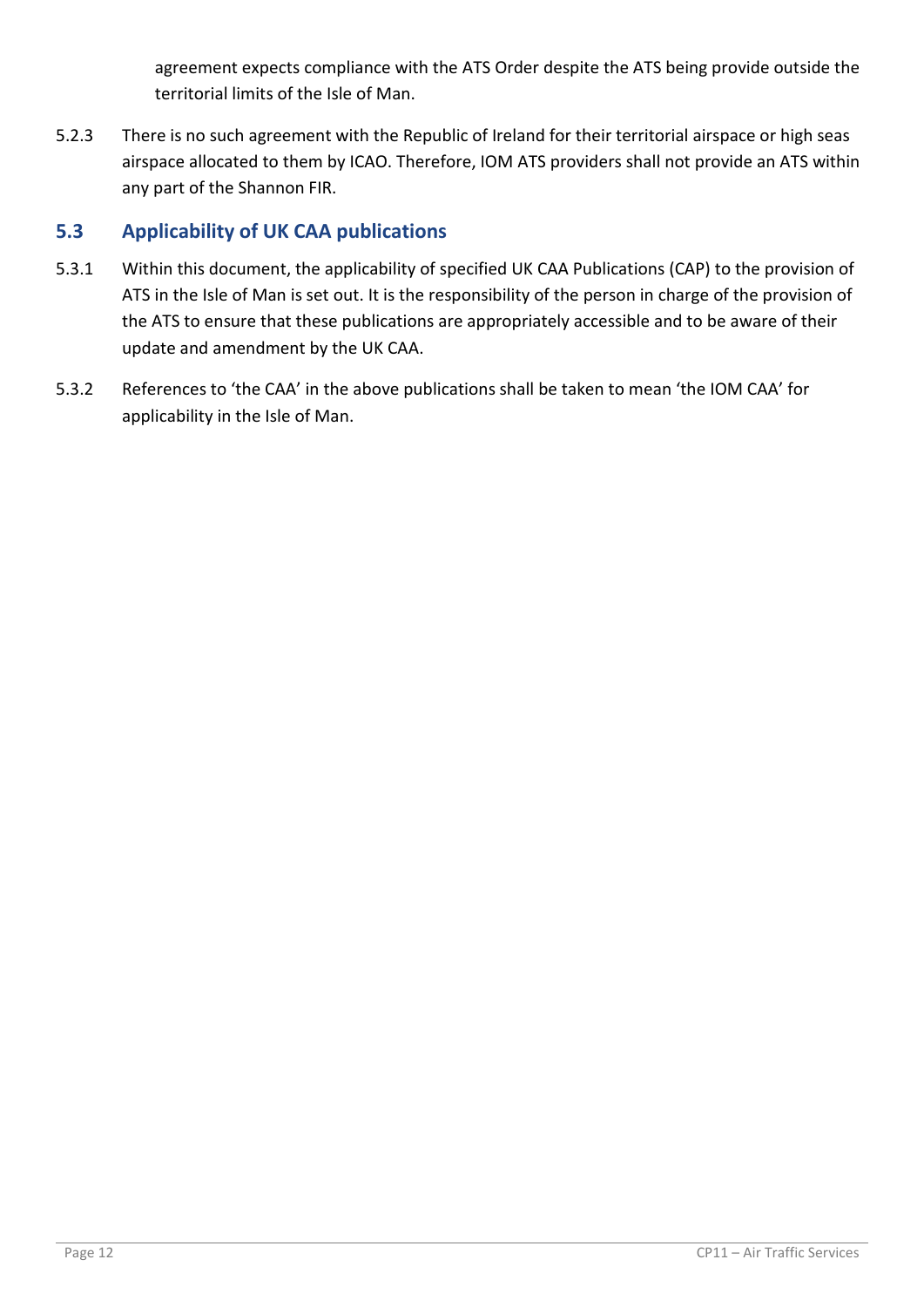# <span id="page-12-0"></span>**6. Aerodrome Flight Information Service units**

#### <span id="page-12-1"></span>**6.1 AFIS approval**

6.1.1 A person in charge of the provision of an AFIS must not cause such a service to be provided unless the person has been given and complies with the terms of an AFIS approval granted by the IOM CAA.

#### <span id="page-12-2"></span>**6.2 Management systems**

6.2.1 Management system requirements including SMS are at Section 8.

#### <span id="page-12-3"></span>**6.3 Equipment, infrastructure and documentation**

6.3.1 Equipment, infrastructure and documentation requirements are specified at Section 9.

#### <span id="page-12-4"></span>**6.4 Instrument flight procedures and ATS provision**

6.4.1 IFP and consequent ATS provision requirements are specified at Section 10.

#### <span id="page-12-5"></span>**6.5 Procedures**

- 6.5.1 A person must not provide an AFIS unless the service is provided in accordance with the standards and procedures specified in a flight information service manual for that aerodrome.
- 6.5.2 It is the policy of the IOM CAA that the following UK Civil Aviation Publications are applicable to the provision of an AFIS in the Isle of Man:
	- (a) CAP 413 [Radiotelephony Manual;](http://publicapps.caa.co.uk/modalapplication.aspx?catid=1&pagetype=65&appid=11&mode=detail&id=6973)
	- (b) CAP 774 [UK Flight Information Services;](http://publicapps.caa.co.uk/modalapplication.aspx?catid=1&pagetype=65&appid=11&mode=detail&id=7890)
	- (c) CAP797 [Flight Information Service Officer Manual;](http://publicapps.caa.co.uk/modalapplication.aspx?catid=1&pagetype=65&appid=11&mode=detail&id=7870)
	- (d) CAP1430 [ATM Vocabulary.](http://publicapps.caa.co.uk/modalapplication.aspx?catid=1&appid=11&mode=detail&id=8024)

#### <span id="page-12-6"></span>**6.6 Personnel**

- 6.6.1 A person must not provide an AFIS unless they hold and comply with the terms of a FISO licence issued by the UK CAA authorising the holder to act as such an officer at that aerodrome.
- 6.6.2 A person must not hold himself or herself out, whether by use of a radio call sign or in any other way, as a person who may provide an AFIS unless the person is authorised to do so in accordance with a FISO licence specified in 6.6.1.

#### <span id="page-12-7"></span>**6.7 Flight planning**

- 6.7.1 Flight planning processes in the Isle of Man are as per those applied in the UK and as published in the UK AIP ENR 1.10.
- 6.7.2 It is the policy of the IOM CAA that UK Civil Aviation Publication [CAP 694](https://publicapps.caa.co.uk/modalapplication.aspx?appid=11&mode=detail&id=2375) is applicable in the Isle of Man.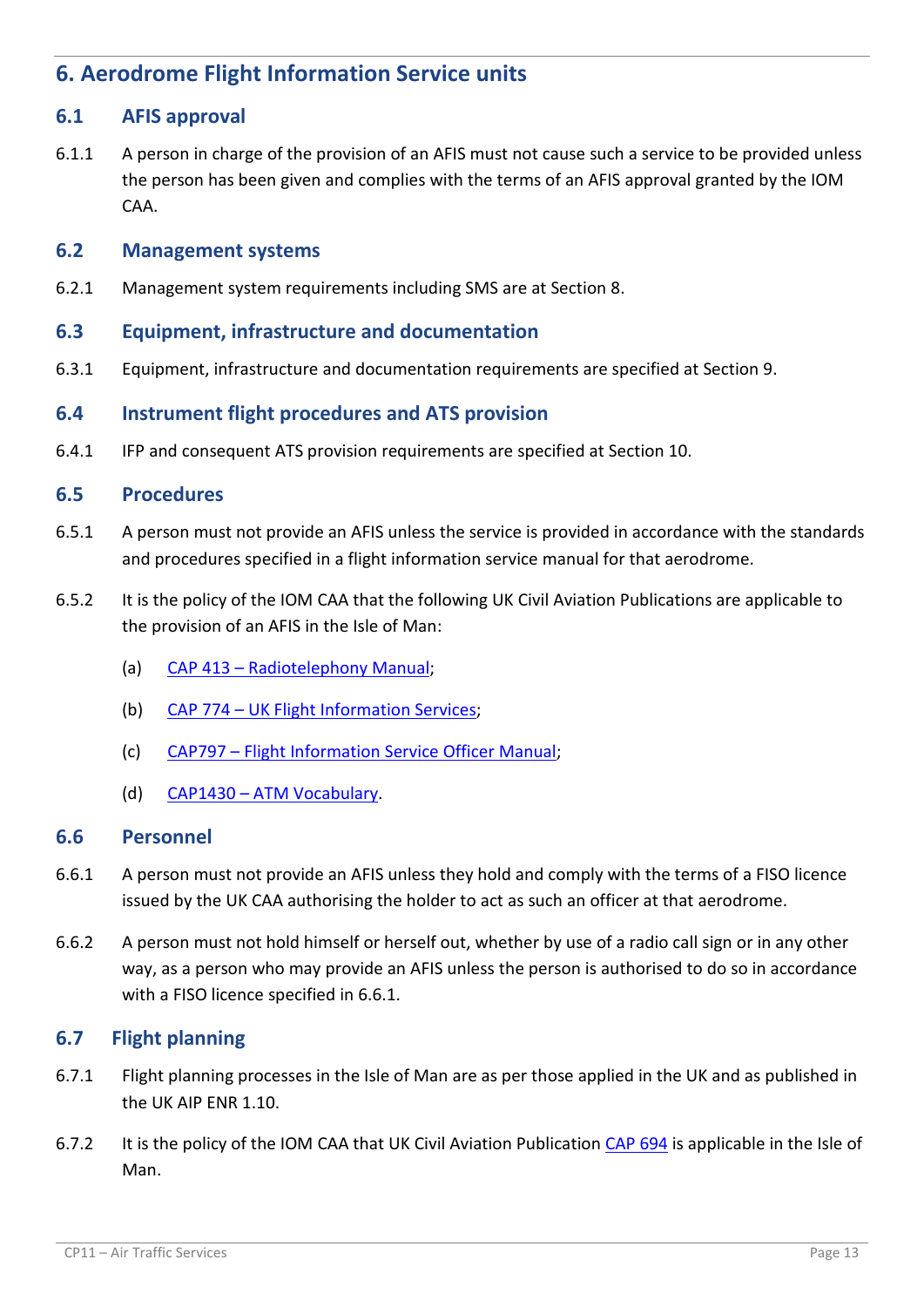# <span id="page-13-0"></span>**7. ATC units**

#### <span id="page-13-1"></span>**7.1 ATC approval**

7.1.1 A person in charge of the provision of an ATC service must not cause such a service to be provided unless the person has been given and complies with the terms of an AFIS approval granted by the IOM CAA.

#### <span id="page-13-2"></span>**7.2 Management systems**

7.2.1 Management system requirements including SMS are at Section 8.

#### <span id="page-13-3"></span>**7.3 Equipment, infrastructure and documentation**

7.3.1 Equipment, infrastructure and documentation requirements are specified at Section 9.

#### <span id="page-13-4"></span>**7.4 Instrument flight procedures and ATS provision**

7.4.1 IFP and consequent ATS provision requirements are specified at Section 10.

#### <span id="page-13-5"></span>**7.5 Procedures**

- 7.5.1 A person must not provide an ATC service at that place unless the service is provided in accordance with the standards and procedures specified in a Manual of Air Traffic Services for that place. Further policy on the Manual of Air Traffic Services is provided in UK Civil Aviation Publication [CAP670](http://publicapps.caa.co.uk/modalapplication.aspx?catid=1&pagetype=65&appid=11&mode=detail&id=9124) (Air Traffic Services Safety Requirements) Part B, Section 2: ATC 02.
- 7.5.2 It is the policy of the IOM CAA that the following UK Civil Aviation Publications are applicable for the provision of an ATC service in the Isle of Man:
	- (a) CAP 413 [Radiotelephony Manual;](http://publicapps.caa.co.uk/modalapplication.aspx?catid=1&pagetype=65&appid=11&mode=detail&id=6973)
	- (b) CAP493 [Manual of Air Traffic Services Part 1](https://publicapps.caa.co.uk/modalapplication.aspx?catid=1&pagetype=65&appid=11&mode=detail&id=6657)
	- (c) CAP 774 [UK Flight Information Services;](http://publicapps.caa.co.uk/modalapplication.aspx?catid=1&pagetype=65&appid=11&mode=detail&id=7890)
	- (d) CAP 717 Radar Control [Collision Avoidance Concepts;](http://publicapps.caa.co.uk/modalapplication.aspx?catid=1&pagetype=65&appid=11&mode=detail&id=286)
	- (e) CAP 745 Aircraft Emergencies [Considerations for Air Traffic Controllers;](http://publicapps.caa.co.uk/modalapplication.aspx?catid=1&pagetype=65&appid=11&mode=detail&id=1685)
	- (f) CAP 774 [UK Flight Information Services;](http://publicapps.caa.co.uk/modalapplication.aspx?catid=1&pagetype=65&appid=11&mode=detail&id=7890)
	- (g) CAP1430 [ATM Vocabulary.](http://publicapps.caa.co.uk/modalapplication.aspx?catid=1&appid=11&mode=detail&id=8024)

#### <span id="page-13-6"></span>**7.6 Personnel**

7.5.1 Personnel requirements for ATCO and student ATCO are specified at Section 11.

#### <span id="page-13-7"></span>**7.7 Flight planning**

- 7.7.1 Flight planning processes in the Isle of Man are as per those applied in the UK and as published in the UK AIP ENR 1.10.
- 7.7.2 It is the policy of the IOM CAA that UK Civil Aviation Publication [CAP 694](https://publicapps.caa.co.uk/modalapplication.aspx?appid=11&mode=detail&id=2375) is applicable in the Isle of Man.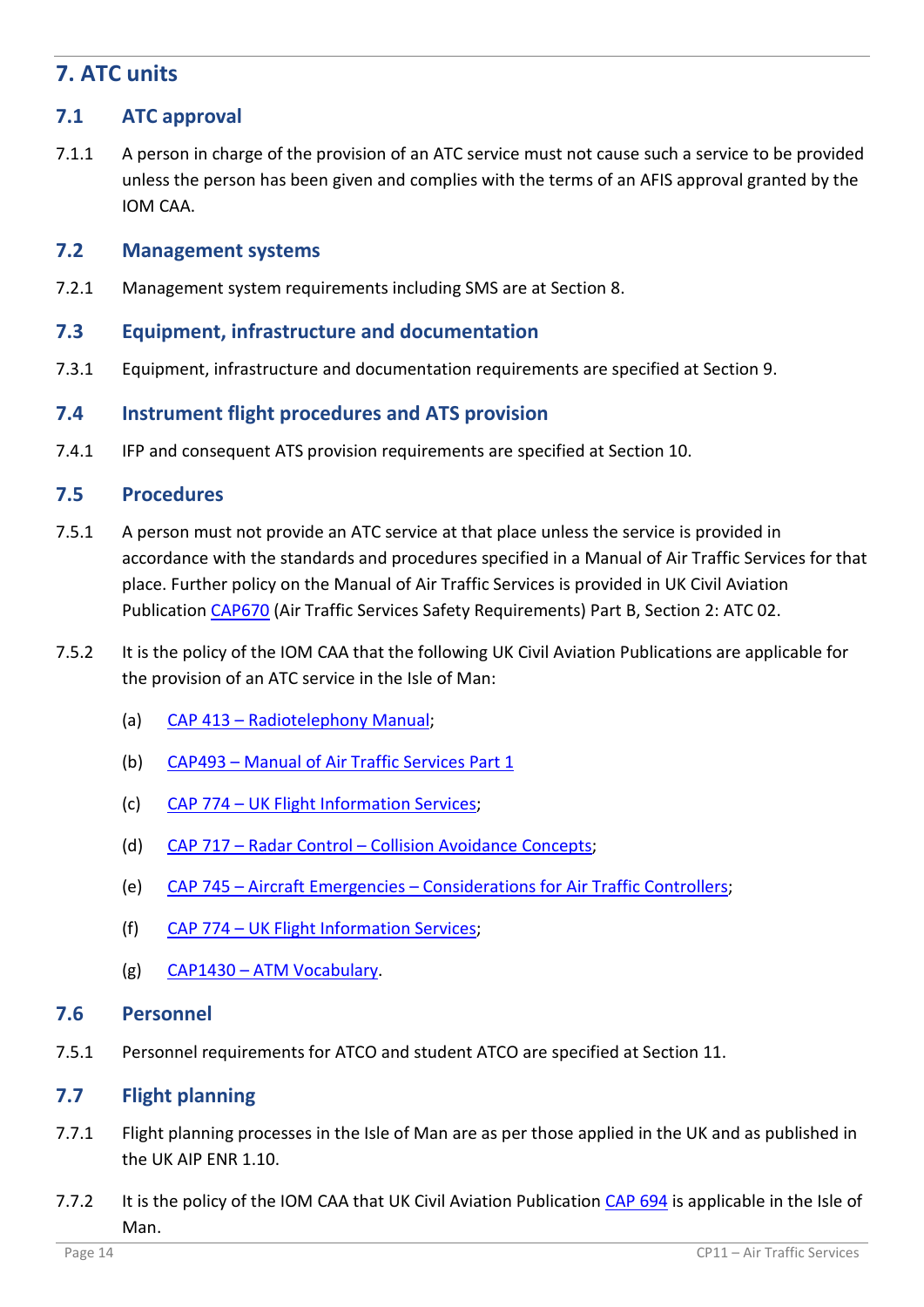## <span id="page-14-0"></span>**8. Management systems**

#### <span id="page-14-1"></span>**8.1 Requirements**

- 8.1.1 A person in charge of an ATS unit must establish a SMS in accordance with the ICAO framework for a SMS as shown at Annex A.
- 8.1.2 A SMS meeting the requirements of [Regulation \(EU\) No 139/2014](https://www.easa.europa.eu/sites/default/files/dfu/Easy_Access_Rules_for_Aerodromes-May2019_0.pdf)<sup>[5](#page-14-2)</sup> (the 'EASA Aerodrome Regulation') or [Regulation \(EU\) No 1035/2011](https://eur-lex.europa.eu/LexUriServ/LexUriServ.do?uri=OJ:L:2011:271:0023:0041:EN:PDF) (the 'EASA Common Requirements') is considered by the IOM CAA to be an acceptable alternative means of compliance to the ICAO framework for a SMS.
- 8.1.3 A person in charge of an ATS unit should comply wit[h the EASA Common Requirements](https://eur-lex.europa.eu/LexUriServ/LexUriServ.do?uri=OJ:L:2011:271:0023:0041:EN:PDF)<sup>[6](#page-14-3)</sup> subject to the following variations:
	- (a) References to a 'Member State' shall be taken as meaning the Isle of Man.
	- (b) The 'competent authority' for the purposes of Article 3 is the IOM CAA.
	- (c) References to 'the certificate' in Article 4 shall be taken to be the ATC approval issued under the ATS Order and 'certified organisation; to be the holder of the ATS approval.
	- (d) Article 5 (Derogations) and Article 10 (Peer review procedure) do not apply.
	- (e) The severity classification definitions specified at Annex II paragraph 3.2.4 are not mandated. If not utilised then the ATC provider should specify their own severity classification definitions.
	- (f) Annexes III and IV are not applicable to the provision of an ATC service.
- 8.1.4 Where the ATS provision is conducted by an organisation that is also an Aerodrome Licence holder, it is preferable that there is one integrated management system covering all regulated functions under the remit of the aerodrome accountable manager/licence holder. The implementation of a management system in accordance with the **EASA Aerodrome Regulation** is considered to be an acceptable alternative to the requirements specified in Section 3 of Annex II t[o Regulation \(EU\) No.1035/2011.](https://eur-lex.europa.eu/LexUriServ/LexUriServ.do?uri=OJ:L:2011:271:0023:0041:EN:PDF)
- 8.1.5 The Isle of Man anticipates formally implementing the requirements of the [EASA Aerodrome](https://www.easa.europa.eu/sites/default/files/dfu/Easy_Access_Rules_for_Aerodromes-May2019_0.pdf)  [Regulation](https://www.easa.europa.eu/sites/default/files/dfu/Easy_Access_Rules_for_Aerodromes-May2019_0.pdf) and th[e EASA ATM IR](https://www.easa.europa.eu/document-library/easy-access-rules/easy-access-rules-air-traffic-managementair-navigation-services) (Regulation (EU) 2017/373) into Isle of Man legislation in due course. Therefore voluntary adoption of these requirements is encouraged as part of an incremental transition ahead of the requirements becoming binding.

1

<span id="page-14-2"></span><sup>5</sup> Subpart D – Management, ADR.OR.D.005

<span id="page-14-3"></span><sup>6</sup> Although Regulation (EU) No 1035/2011 was repealed in EU law on 2 January 2020, it shall continue to be the policy standard applied by the Isle of Man until further notice. In due course it is anticipated that Regulation (EU) 2017/373 shall be adopted by the Isle of Man.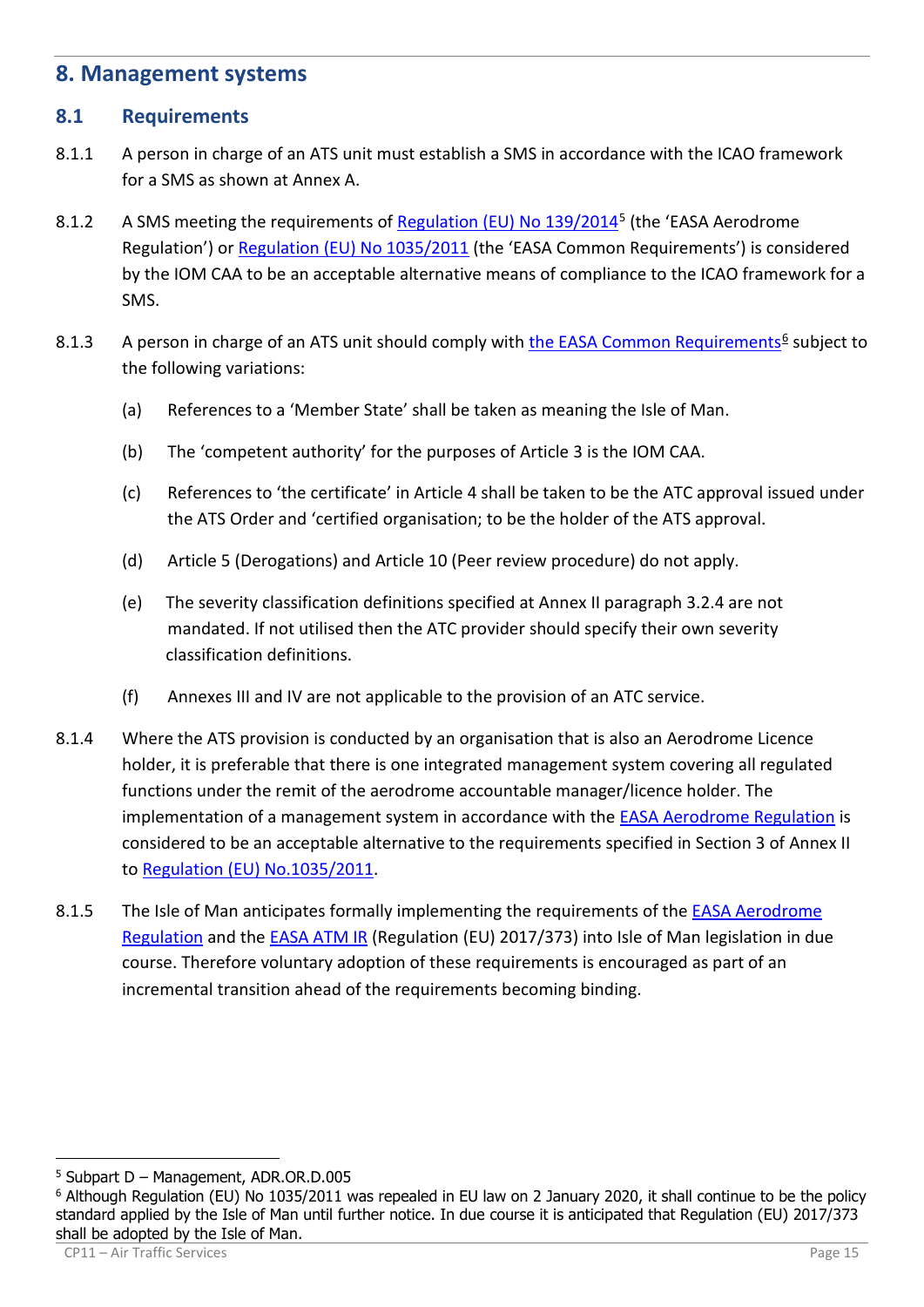#### <span id="page-15-0"></span>**8.2 Change notification – ATC**

#### 8.2.1 Overview

- 8.2.1.1 Holders of an ATC approval should have a documented change management procedure which has been approved by the IOM CAA. The change management procedure shall contain a process for implementing all changes and assessing the risks associated with changes.
- 8.2.1.2 Changes fall into the following categories:
	- (a) changes that may require review and approval before implementation;
	- (b) changes that will require prior approval before implementation;
	- (c) changes that require notification but do not require approval before implementation;
	- (d) changes that do not require notification.
- 8.2.1.3 The IOM CAA is the regulatory authority for the submission of changes by holders of an ATC approval in the first instance, apart for the following types of changes which should be sent to the UK CAA and copied to the IOM CAA:
	- (a) Supplementary Instructions (SI) (see 8.2.2.4);
	- (b) ATCO training (see 8.2.3.2).
- 8.2.1.4 Changes that are required to be notified to or reviewed/approved by the IOM CAA should be submitted by sending [IOM CAA Form 2](https://www.gov.im/media/1360301/caa-form-2-231219.pdf) (Change Notification Form) by e-mail to [caa@gov.im.](mailto:caa@gov.im) The relevant safety assurance documents should accompany the form.
- 8.2.1.5 Changes falling under paragraph 8.2.1.3 should be submitted to the UK CAA by sending form [SRG1430](https://publicapps.caa.co.uk/modalapplication.aspx?appid=11&mode=detail&id=8272) to [asddocs@caa.co.uk](mailto:asddocs@caa.co.uk) with [caa@gov.im](mailto:caa@gov.im) in the CC line. The relevant safety assurance documents should accompany the form.

#### 8.2.2 Changes that may require review and approval before implementation

- 8.2.2.1 Changes to or that affect the functional system are to be notified and may require review and prior approval before implementation.
- 8.2.2.2 The functional system is defined as 'a combination of procedures, human resources and equipment including hardware and software organised to perform a function within the context of Air Traffic Management/Air Navigational Services (ATM/ANS) and other ATM network functions' and can be broken down as follows:
	- (a) changes to the way the components of the functional system are used;
	- (b) changes to equipment, either hardware or software;
	- (c) changes to roles and responsibilities of operational personnel;
	- (d) changes to operating procedures; Supplementary Instruction (SI) (see more information on SI below);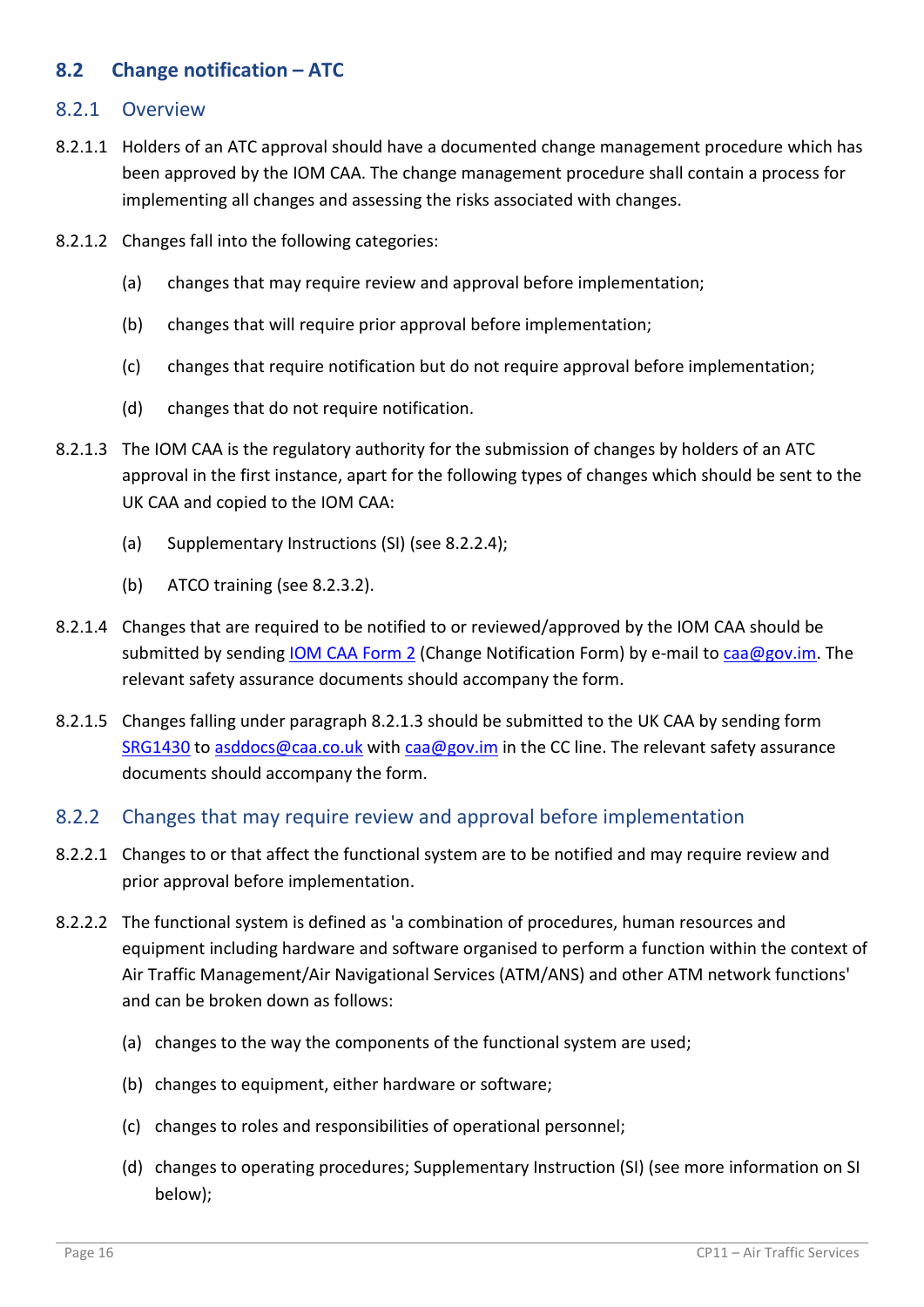- (e) changes to system configuration, excluding changes during maintenance, repair and alternative operations that are already part of the accepted operational envelope;
- (f) changes that are necessary as a result of changing circumstances to the operational context under the managerial control of the provider that can impact the service, e.g. provision of service under new conditions;
- (g) changes that are necessary as a result of changing circumstances to the local physical (operational) environment of the functional system; and
- (h) changes to the working hours and/or shift patterns of ATCO and ATSA which could impact on the safe delivery of services.
- Note: TOI are produced and implemented as a result of an imposed change that impacts on normal operations. The purpose of the TOI is to return operations to normal or as near to normal as possible to alleviate the problem caused by the imposed change and are therefore not considered to be a change to a functional system.
- 8.2.2.3 For changes to the functional system excluding SI (for SI see below) a completed [IOM CAA Form 2](https://www.gov.im/media/1360301/caa-form-2-231219.pdf) and relevant documents should be sent to [caa@gov.im.](mailto:caa@gov.im) The IOM CAA will assess the change from the information provided and decide which of the following options is applicable:
	- (a) where a review is not required the IOM CAA will advise the notifier (within 30 days) as such;
	- (b) where a review is required the IOM CAA will inform the notifier (within 30 days) that the change cannot be implemented until the review is completed and the change approved;
	- (c) where there is insufficient information to allow a review decision to be made the IOM CAA will ask for further information.
- Note: changes where the risk assessment has indicated a significantly high severity level will routinely be subject to review.
- 8.2.2.4 For SI a completed [SRG1430](https://publicapps.caa.co.uk/modalapplication.aspx?appid=11&mode=detail&id=8272) should be sent to the UK CAA by email [asddocs@caa.co.uk](mailto:asddocs@caa.co.uk) and copied to the IOM CAA using [caa@gov.im.](mailto:caa@gov.im)
	- (a) The UK CAA will assess the information provided to decide if the SI is indicating a type of change to the functional system which is significant enough to require review and approval. SIs are generally of a minor nature and the majority will not require review and approval.
	- (b) Due to the volume of SI the UK CAA will not normally provide the results of their assessment to the notifier unless it has been selected for review.
	- (c) To allow time for this assessment SI are not to be implemented until 30 days after the notification of the change has been submitted to the UK CAA. In exceptional circumstances where it may be necessary to implement the SI before the completion of the 30-day period then contact should be made with the UK CAA.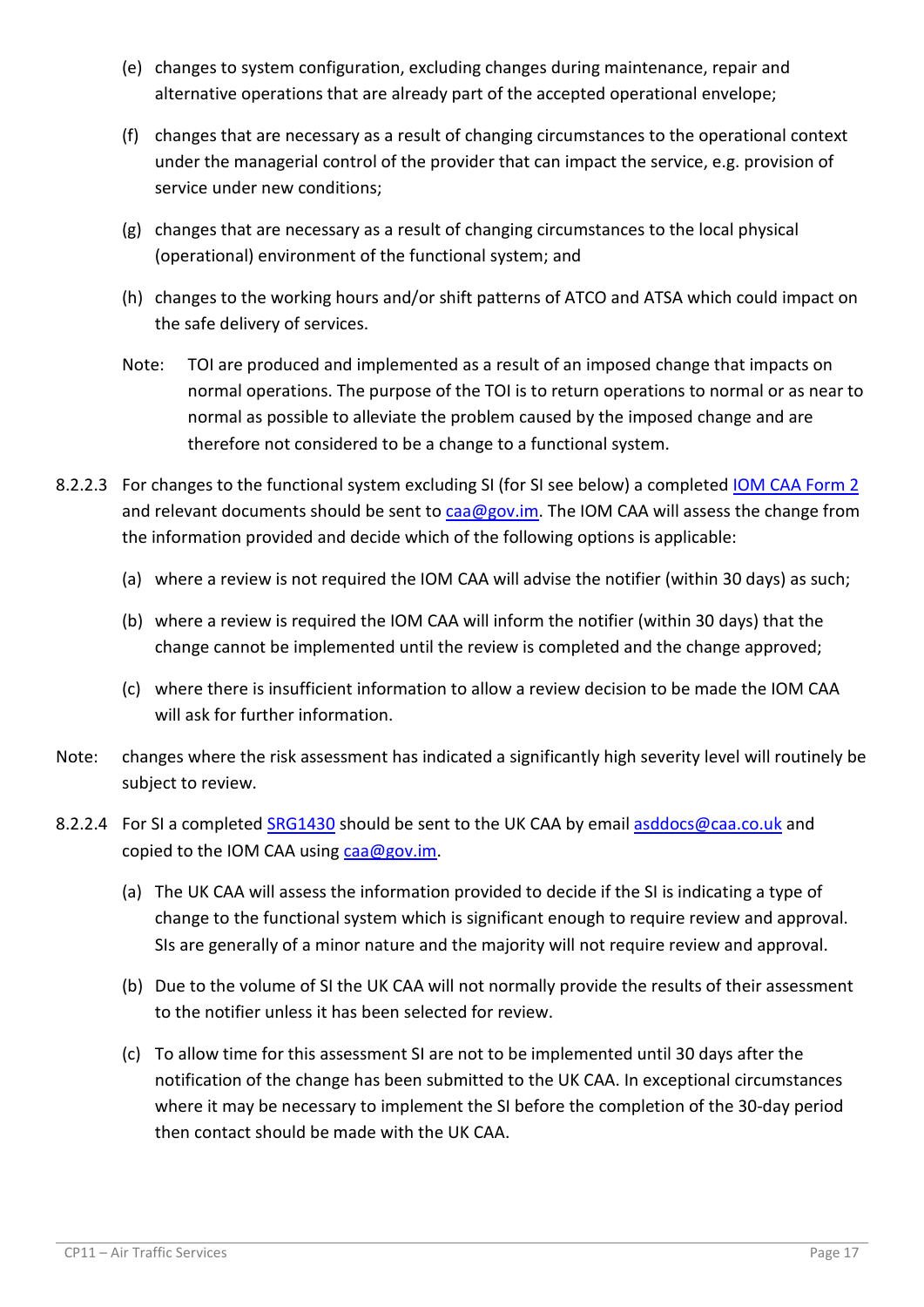#### 8.2.3 Changes that will require approval before implementation

- 8.2.3.1 Modifications to the approved change management procedure require prior approval by the IOM CAA. A completed **IOM CAA Form 2** and relevant documents should be sent to  $\overline{caa@gov(im}$ . Modifications will be reviewed and approved or rejected (within 30 days).
- 8.2.3.2 As the licensing authority for UK issued ATCO and student ATCO licences, the UK CAA specifies that the changes to the types of training provided below require their prior approval before implementation; the relevant documents shall be sent the UK CAA along with accompanying completed [SRG1430](https://publicapps.caa.co.uk/modalapplication.aspx?appid=11&mode=detail&id=8272) via e mail to [asddocs@caa.co.uk:](mailto:asddocs@caa.co.uk)
	- (a) Where a training organisation intends to provide a new type of training e.g. INITIAL, UNIT, CONTINUATION (Conversion and Refresher), OJTI and ASSESSOR.
	- (b) Changes to training courses as follows:
		- (i) Change in methodology and delivery.
		- (ii) Changes to the timetable which increases or decreases the course by more than a 10% of course duration.
		- (iii) Topics and sub topics removed from the plan which result in non-compliance of content.
		- (iv) Extraneous content which affects course length.
		- (v) Change in simulator platform (i.e. a new simulator or any changes to the criteria defined in regulation 2015/340 AMC1 ATCO.OR.C.15(b)).
		- (vi) Change in assessment process or examination style.
		- (vii) Change in summative exercises.
		- (viii) Changes to the training facilities. (A new location or changes to classrooms and practical training areas).
		- (ix) Changes to the Unit Training Plan and Unit Endorsement Courses.
		- (x) Changes to the Unit Competency Scheme and refresher training.

#### 8.2.4 Changes that require notification but not approval

- 8.2.4.1 The following types of change shall be notified to the IOM CAA using [CAA Form 2](https://www.gov.im/media/1360301/caa-form-2-231219.pdf) sent to [caa@gov.im,](mailto:caa@gov.im) but do not require prior approval:
	- (a) A change to the service provider's management system and/or safety management system that does not impact on the functional system or the change management process.
	- (b) Change of accountable manager and the management personnel in charge of safety, quality, security, finance and human resources-related functions as applicable.
- 8.2.4.2 TOI must be submitted to [asddocs@caa.co.uk](mailto:asddocs@caa.co.uk) and copied to [caa@gov.im](mailto:caa@gov.im) but do not need to be accompanied by a [SRG1410](https://publicapps.caa.co.uk/modalapplication.aspx?appid=11&mode=detail&id=8272) or [CAA Form 2.](https://www.gov.im/media/1360301/caa-form-2-231219.pdf)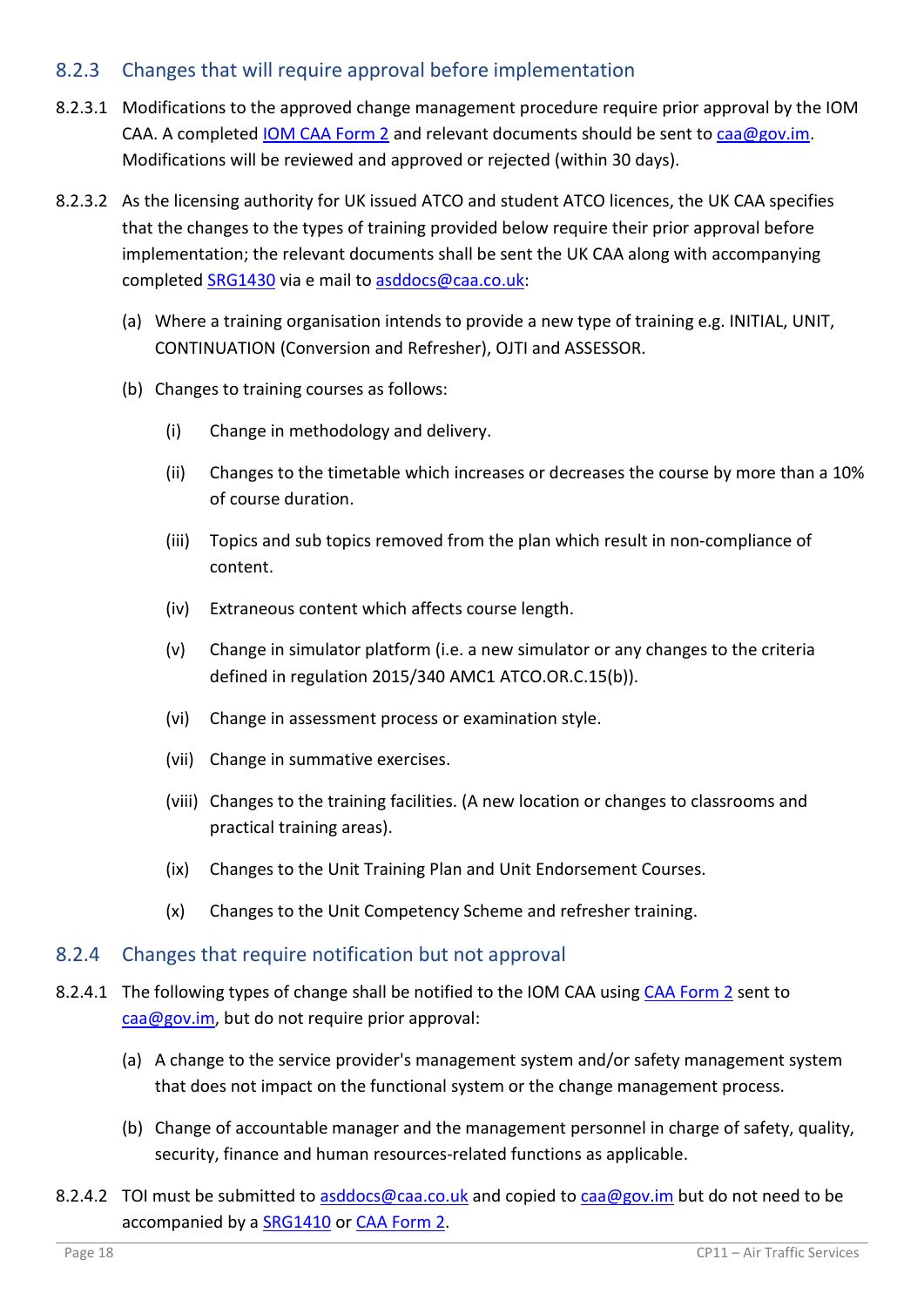#### 8.2.5 Changes that do not need to be notified

- 8.2.5.1 The following types of change do not need to be notified but shall be implemented in accordance with local safety assurance procedures:
	- (a) Equipment faults that result in the changing of components that do not affect the operating parameters.
	- (b) Changes to maintenance routines, except those that impact on service provision.
	- (c) Equipment modifications/manufacture's upgrades that do not affect the operating parameters.
	- (d) Document changes, typos, formatting etc. that do not impact on the content of management systems, change management systems, training courses or service provision.

#### <span id="page-18-0"></span>**8.3 Operational trials**

8.3.1 The provisions of UK Civil Aviation Publication [CAP670](http://publicapps.caa.co.uk/modalapplication.aspx?catid=1&pagetype=65&appid=11&mode=detail&id=9124) (Air Traffic Services Safety Requirements) GEN 03 are applicable for the introduction of trials or testing ATS technology or procedures or practices.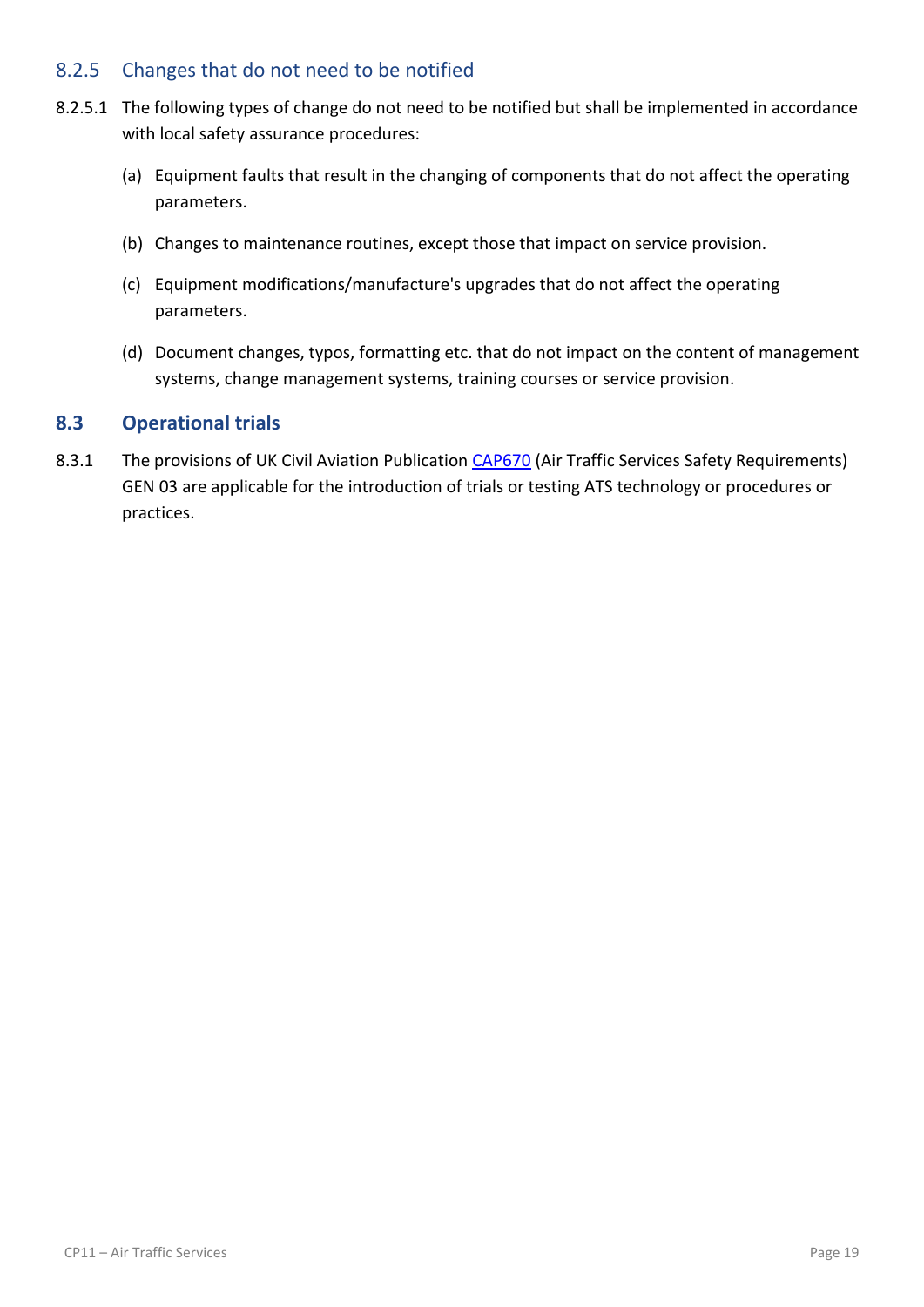# <span id="page-19-0"></span>**9. Equipment, infrastructure and documentation**

#### <span id="page-19-1"></span>**9.1 ATS equipment approval**

- 9.1.1 A person must not establish or use, or cause or permit to be established or used, ATS equipment otherwise than in accordance with an approval granted by the IOM CAA to the person in charge of the equipment.
- 9.1.2 'ATS equipment' means ground based equipment, including an aeronautical radio station, used or intended to be used in connection with the provision of a service to an aircraft in flight or on the ground being equipment not otherwise approved by or under the ATS Order but excluding any public electronic communications network.

#### <span id="page-19-2"></span>**9.2 ATS equipment records**

- 9.2.1 A person in charge of ATS equipment and any voice and data communication message recording must –
	- (a) keep records for such equipment or apparatus pertaining to functional tests, flight checks and detailed information about any maintenance, repair, overhaul, replacement or modification, in a legible form or be capable or being reproduced in a legible form;
	- (b) keep the records for one year or such longer period as the IOM CAA may in a particular case direct.

#### <span id="page-19-3"></span>**9.3 Aeronautical radio stations**

- 9.3.1 The person in charge of an aeronautical radio station at an aerodrome for which a public use licence has been granted must notify (in the UK AIP) the type and availability of operation of a service that is available for use by an aircraft.
- 9.3.2 A person in charge of an ATS unit must not cause or permit call signs to be used for a purpose other than a purpose for which that call sign has been notified (in the UK AIP).
- 9.3.3 Aeronautical radio stations are defined as 'radio stations on the surface that transmit or receive signals for the purpose of assisting aircraft'. Aeronautical radio stations may comprise fixed, stationary, vehicle, portable and hand held equipment consisting of transmitters, receivers and transceivers. Therefore this includes ground to air radio communication equipment and aeronautical navigation aids[7](#page-19-4).
- 9.3.4 Radio equipment designed for 25 kHz channel spacing must be able to operate on any channel between 118.000 MHz and 136.975 MHz in 25 kHz steps. Equipment designed for 8.33 kHz channel spacing shall be able to operate on any channel between 118.000 MHz and 136.475 in 8.33 kHz steps. Most aeronautical ground station radio equipment shall operate on 8.33 kHz channel spacing.
- <span id="page-19-4"></span>9.3.5 In addition to an ATS equipment approval, aeronautical radio stations are also subject to the WT Act and may not be established, or used except under the authority of a WT Act Aeronautical Ground Station Licence issued by [Ofcom.](https://www.ofcom.org.uk/manage-your-licence/radiocommunication-licences/aeronautical-licensing) The UK CAA is responsible for the management of the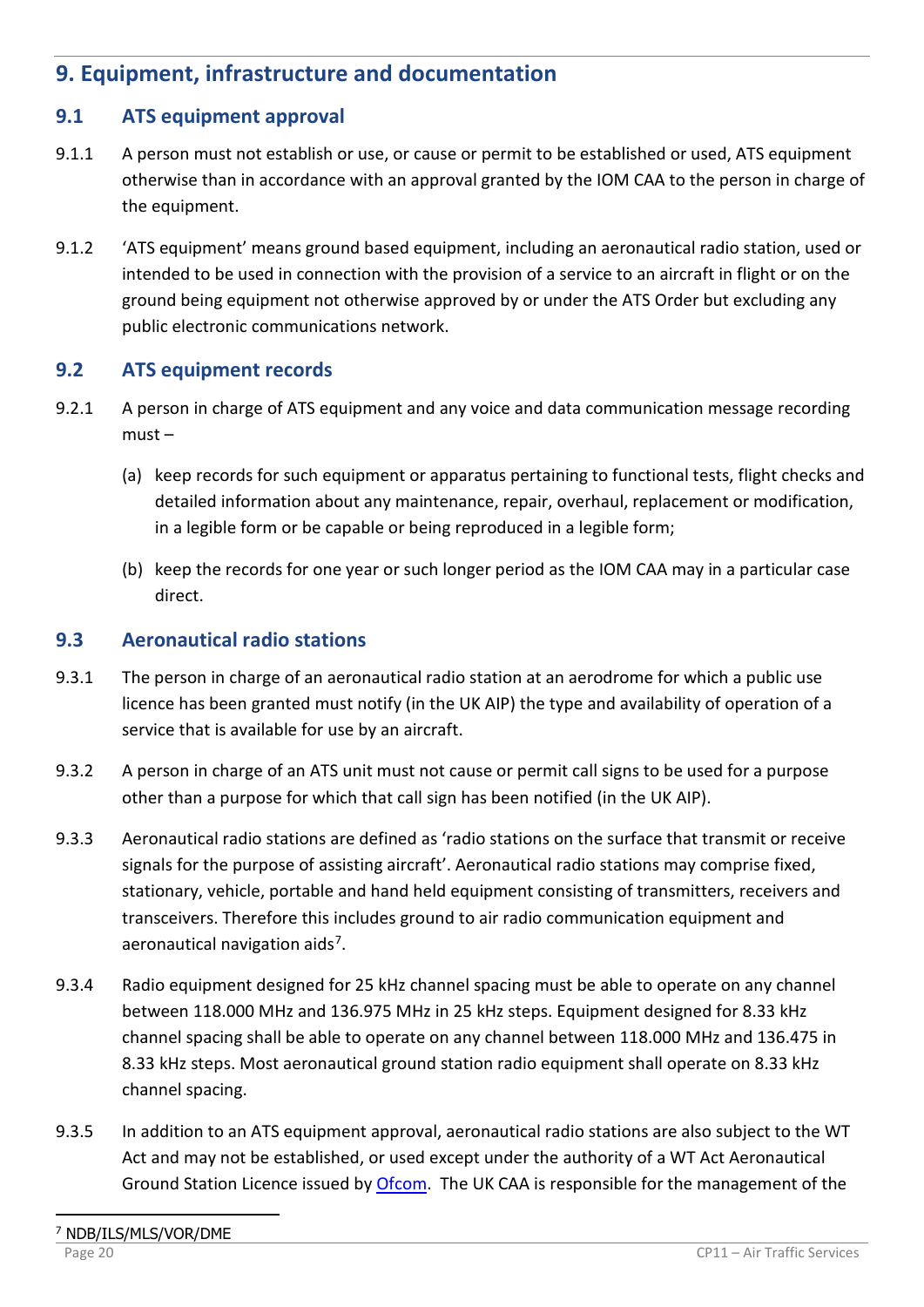aeronautical radio spectrum in the UK FIRs and therefore provide appropriate frequency assignments for the operation of aeronautical radio stations in the Isle of Man.

9.3.6 The ATS equipment approval for aeronautical radio stations and the associated WT Act Licence specifies the radio call signs to be used.

#### <span id="page-20-0"></span>**9.4 Voice and data communication message recording**

- 9.4.1 A person in charge of an ATS unit must provide recording apparatus.
- 9.4.2 A person in charge of an ATS unit must not use, or cause or permit the use of recording apparatus otherwise than in accordance with an approval granted by the IOM CAA.
- 9.4.3 Subject to 9.4.4, a person in charge of an ATS unit for which recording apparatus is required to be provided under 9.4.1 must ensure that:
	- (a) when operated the apparatus is capable of replaying the terms or content of any voice radio message or signal transmitted or received by or through that equipment;
	- (b) the apparatus is capable of recording and replaying the terms or content of any voice radio message or signal that is transmitted to an aircraft either alone or in common with other aircraft or received from an aircraft by the ATS unit;
	- (c) the apparatus is in operation at all times when the equipment is being used in connection with the provision of a service intended to facilitate the navigation of aircraft; and
	- (d) each record made by the apparatus must be adequately identified and in particular must include:
		- (i) the identification of the aeronautical radio station;
		- (ii) the date or dates on which the record was made;
		- (iii) a means of determining the time at which each message or signal was transmitted or received;
		- (iv) the identity of the aircraft to or from which and the radio frequency on which the message or signal was transmitted or received; and
		- (v) the time at which the record started and finished.
- 9.4.4 If any apparatus provided in compliance with 9.4.1 ceases to be capable of recording as specified at 9.4.3, a person in charge of an ATS service must ensure that, so far as practicable, during the period in which it ceases to be capable of recording those matters:
	- (a) record is kept that complies with 9.4.3 (d); and
	- (b) a summary of voice communications exchanged between the ATS unit and an aircraft is recorded.
- 9.4.5 If apparatus provided in compliance with 9.4.1 becomes unserviceable, a person in charge of an ATS unit must ensure that the apparatus is replaced or rendered serviceable again as soon as reasonably practicable.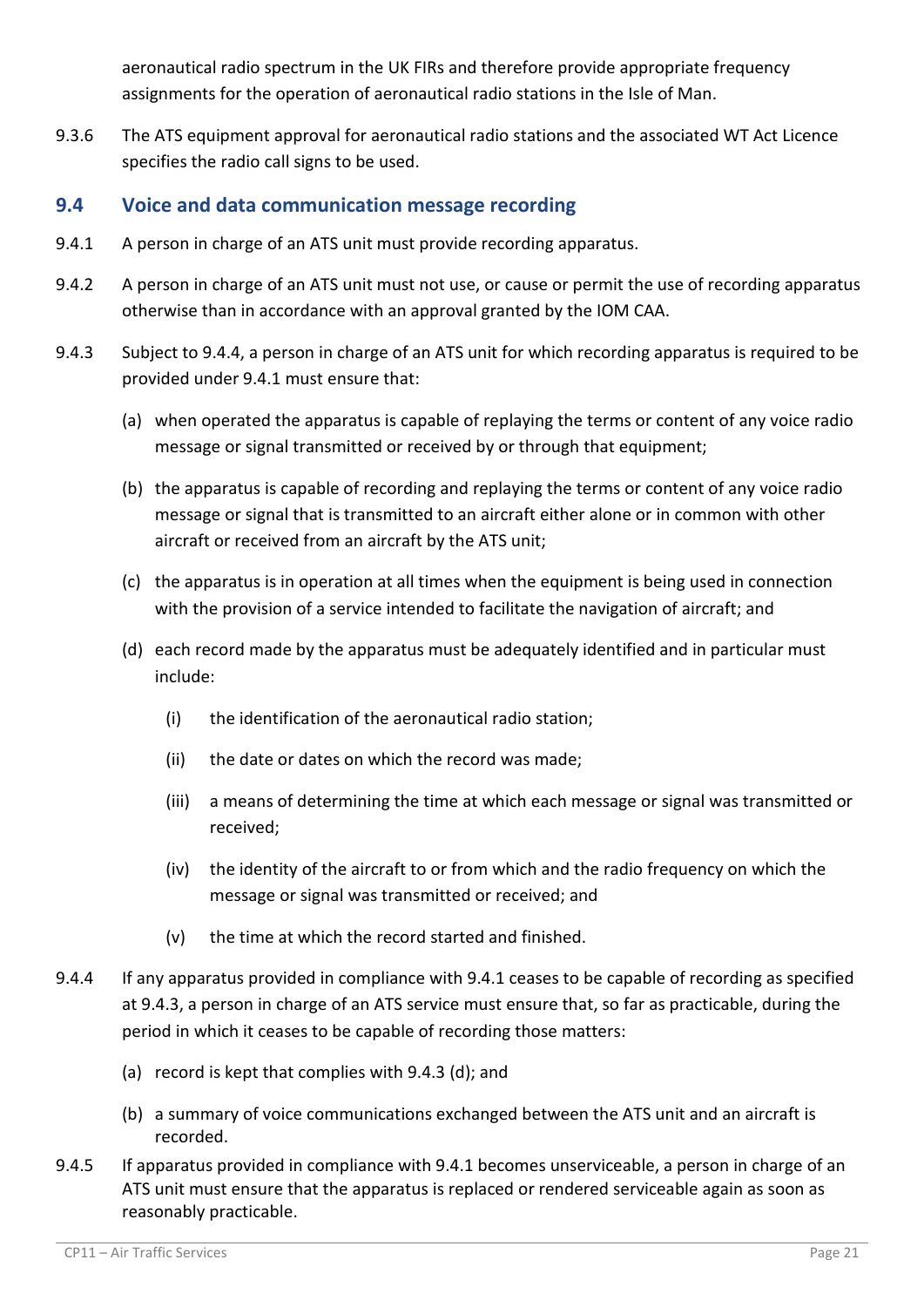9.4.6 A person in charge of an ATS unit must keep a record made in compliance with paragraphs 9.4.3 and 9.4.4 must be preserved for 30 days from the date on which the terms or content of the message or signal were recorded or for such longer period as the IOM CAA may in a particular case direct.

#### <span id="page-21-0"></span>**9.5 Additional policy requirements – CAP670**

- 9.5.1 It is the policy of the IOM CAA that the following content from UK Civil Aviation Publication [CAP](http://publicapps.caa.co.uk/modalapplication.aspx?catid=1&pagetype=65&appid=11&mode=detail&id=9124) 670 (Air Traffic Services Safety Requirements) are additional policy requirements for equipment, infrastructure and documentation that are applicable in the Isle of Man:
	- (a) Part B, Section 1, APP 02: Maintenance Arrangements;
	- (b) Part B, Section 2, ATC 01: ATC Support Systems and Facilities;
	- (c) Part B, Section 2, ATC 02: ATC Documentation;
	- (d) Part B, Section 2, ATC 02: Emergency or Contingency Facilities;
	- (e) Part B, Section 2, ATC 02: Remote Tower Operations;
	- (f) Part B, Section 3, SW01: Regulatory Objectives for Software Safety Assurance in ATS Equipment;
	- (g) Part B, Section 4: GEN 01: Wind Turbines;
	- (h) Part B, Section 4: GEN 02: Technical Safeguarding of Aeronautical Radio Stations Situated at UK Aerodromes: Guidance Material
	- (i) Part B, Section 4: GEN 04: Malicious Software Issues with External Storage Devices;
	- (j) Part B, Section 4: GEN 05: Remote Access to Operational Systems Introduction;
	- (k) Part C, Section 1: COM;
	- (l) Part C, Section 2: NAV;
	- (m) Part C, Section 3: SUR;
	- (n) Part C, Section 4: MET;
	- (o) Part C, Section 5: Information and Alerting Systems.
- 9.5.2 It is the policy of the IOM CAA that guidance provided by UK Civil Aviation Publication [CAP1377](https://publicapps.caa.co.uk/modalapplication.aspx?catid=1&pagetype=65&appid=11&mode=detail&id=7237) (ATM Automation: Guidance on Human Technology Integration) should be followed by ATS providers when procuring or developing ATS systems.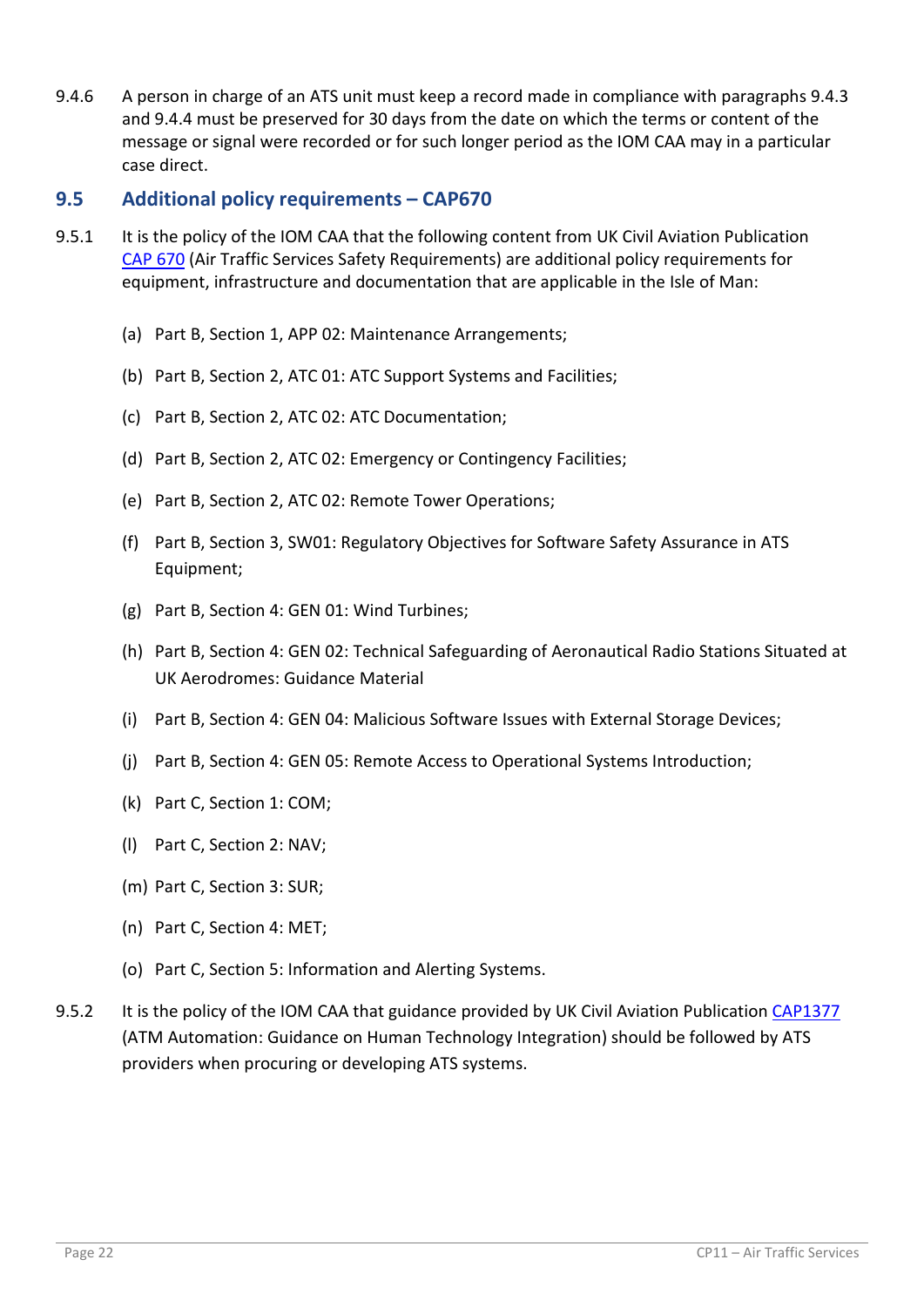# <span id="page-22-0"></span>**10. Instrument flight procedures and ATS provision**

#### <span id="page-22-1"></span>**10.1 IFP approval**

- 10.1.1 A person must not notify an IFP unless that procedure has been approved by the IOM CAA.
- 10.1.2 Approval of IFP in the Isle of Man is subject to a letter of agreement between the UK CAA and the IOM CAA. IFP in the Isle of Man will be subjected to initial UK CAA process and procedure as per an application for IFP approval in the UK. Applicants for such IFP will be charged by the UK CAA for the services provided in accordance with the UK CAA Scheme of Charges. On completion of their analysis, the UK CAA will make a recommendation to the IOM CAA whether or not an IFP design approval should be issued.

#### <span id="page-22-2"></span>**10.2 Requirement for Approach Control Service**

- 10.2.1 In the case of an aerodrome for which there is an IFP, a person in charge of the aerodrome must during any period and at such times as are notified, cause an approach control service to be provided, unless permitted otherwise by the IOM CAA.
- 10.2.2 An approach control service is not required to be provided in a case where:
	- (a) the person in charge of the aerodrome presents to the IOM CAA a safety case in respect of the IAP;
	- (b) the IOM CAA is satisfied that the safety case demonstrates that relevant safety risks have been adequately assessed and processes are in place that minimise the risk of accident as far as reasonably practicable; and
	- (c) the Department permits the person in charge of the aerodrome to operate the IAP.
- 10.2.3 A permission granted under paragraph 10.2.2 may include such conditions as the IOM CAA may specify in order to minimise the risk of an accident.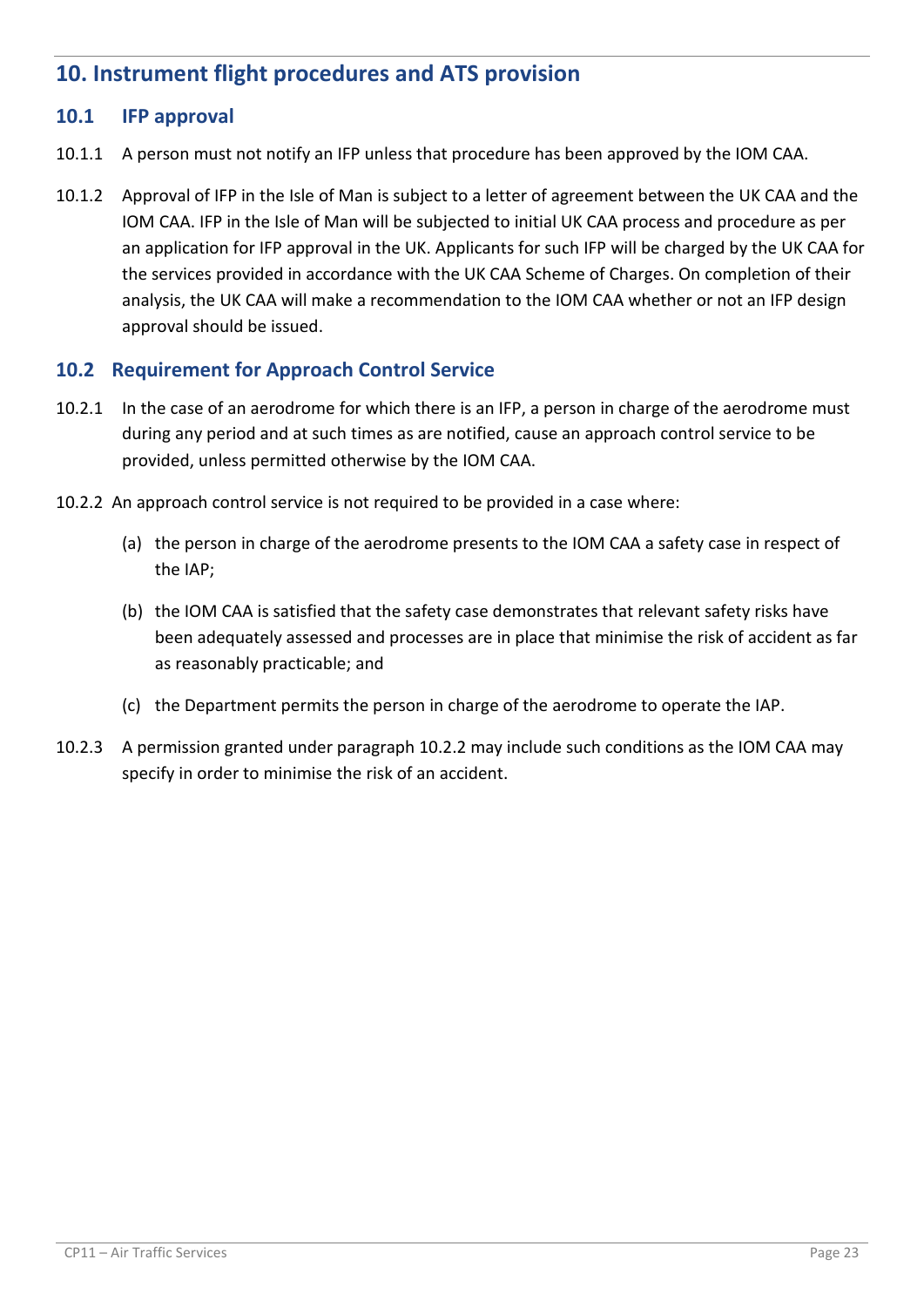### <span id="page-23-0"></span>**11. Personnel – air traffic controllers and student air traffic controllers**

#### <span id="page-23-1"></span>**11.1 Overview**

- 11.1.1 The holder of an approval granted under 3.1 (an 'ATC Approval') must not permit any person to act as a student air traffic controller or an air traffic controller in the provision of the service under the approval unless:
	- (a) that person holds an appropriate licence as specified in 11.1.2; and
	- (b) the approval holder is satisfied that the person is competent to perform the duties of a student ATCO or an ATCO.
- 11.1.2 A person must not provide air traffic control services unless authorised to do so in accordance with either a student ATCO licence or an ATCO licence issued by the UK CAA.
- 11.1.3 A person must not hold themselves out, whether by use of a radio call sign or in any other way, as a person who may provide ATC services unless the person is authorised to do so in accordance with a student ATCO licence or an ATCO licence specified in 11.1.2.
- 11.1.4 Holders of UK CAA issued ATCO and student ATCO licences have their own legal obligations to comply with relevant UK regulatory requirements pertinent to the licence. The UK CAA has published CAP1251 - ['Air Traffic controllers –](http://publicapps.caa.co.uk/modalapplication.aspx?catid=1&pagetype=65&appid=11&mode=detail&id=7457) Licensing', which is a guidance document for ATCOs and ATC unit managers to assist in complying with relevant requirements.

#### <span id="page-23-2"></span>**11.2 Licencing oversight**

- 11.2.1 The UK CAA is the licensing authority for UK issued ATCO and student ATCO licences. The IOM CAA, as the Island's aviation safety regulator, has a direct interest in being assured that ATCO and student ATCO licensing is being appropriately delivered. Consequently, both the IOM CAA and the UK CAA have their own separate but complimentary responsibilities and therefore co-operate on ATCO licensing matters.
- 11.2.2 During safety audits conducted by the UK CAA on behalf of the IOM CAA (see Section 12), the UK CAA may also fulfil their own obligations for oversight as the competent authority for UK issued ATCO and student ATCO licenses.

#### <span id="page-23-3"></span>**11.3 Training**

#### 11.3.1 Unit Training Plan (UTP) and Unit Competency Scheme (USC)

11.3.1.1 The Isle of Man Airport Unit Training Plan (UTP) and Unit Competency Scheme (UCS) are produced by Isle of Man Airport to meet UK ATCO and Student ATCO licencing processes. The primary responsibility for oversight and acceptance approval of these documents rests with the UK CAA.

#### 11.3.2 Synthetic training devices

11.3.2.1 A synthetic training device is any type of device by which operational conditions are simulated, including simulators and part-task trainers.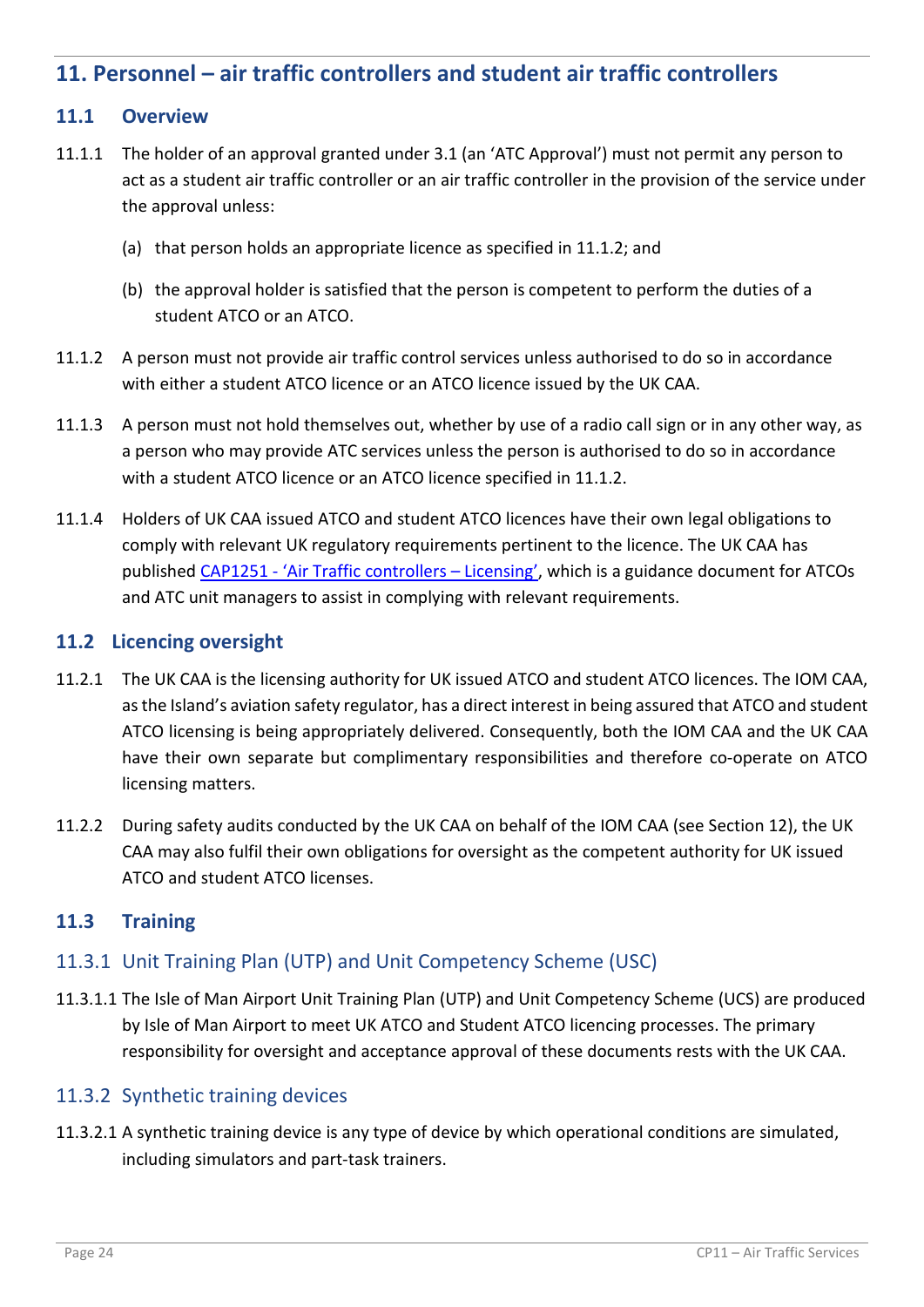- 11.3.2.2 No part of any examination, assessment or test undertaken for the purposes of ATCO or student ATCO licencing may be undertaken in a simulator unless that simulator has been approved by the UK CAA as being fit for its intended purpose.
- 11.3.2.3 All training plans are required to indicate the amount of training, if any, that will be conducted on a simulator. The simulator will be approved by the UK CAA as part of the course approval process for any particular training plan. The training organisation is required to demonstrate how the simulator and the associated exercises will provide adequate support for the particular training plan.
- 11.3.2.4 When a simulator is being used for pre-on-the-job training and the training time is counted as operational training or being utilised for approved competency requirements, the simulator classification should be a full-size replica of a working position, including all equipment and computer programmes necessary to represent the full task associated with that position, including realistic wind at all levels to facilitate SRA. In the case of a tower unit, it includes an out-of-thetower view.
- 11.3.2.5 A simulator may be used, subject to approval by the UK CAA, for the maintenance or renewal of competence.
- 11.3.2.6 When a unit wishes to use a simulator for refresher training and assessment including Abnormal and Emergency Situations (ABES), the simulator will be approved for the particular training plan on the basis of its ability to adequately support the plan's training objectives and assessment requirements.

#### <span id="page-24-0"></span>**11.4 Unit staffing, rostering and fatigue**

#### 11.4.1 Unit staffing and rostering

- 11.4.1.1 The Staffing Requirements and Duty Hours published in UK Civil Aviation Publication [CAP670](http://publicapps.caa.co.uk/modalapplication.aspx?catid=1&pagetype=65&appid=11&mode=detail&id=9124) (Air Traffic Services Safety Requirements) Part D should be utilised by the holder of an ATC approval to assist in the calculation of appropriate unit staffing levels.
- 1.4.1.2 The holder of an ATC approval should develop, implement and monitor a rostering system in order to manage the risks of occupational fatigue of air traffic controllers through a safe alternation of duty and rest periods. The Scheme for Regulation of Air Traffic Controllers' Hours (SRATCOH) as specified in UK Civil Aviation Publication [CAP670](http://publicapps.caa.co.uk/modalapplication.aspx?catid=1&pagetype=65&appid=11&mode=detail&id=9124) (Air Traffic Services Safety Requirements) Part D are applicable in the Isle of Man. However, reports of operational duty in excess of SRATCOH shall be submitted to the IOM CAA (email: [caa@gov.im\)](mailto:caa@gov.im) using [CAA Form 5.](https://www.gov.im/media/1370364/caa-form-5.pdf)
- 11.4.1.3 Those air traffic controllers who will be subject to the rostering system, or, as applicable, their representatives, should be consulted with during its development and its application, to identify and mitigate risks concerning fatigue which could be due to the rostering system itself.

#### 11.4.2 Fatigue management

11.4.2.1 A person must not exercise the privileges of a student ATCO licence or an ATCO licence, as specified at Annex B, if the person knows or suspects that they are suffering from or, having regard to the circumstances of the period of duty to be undertaken, are likely to suffer from, such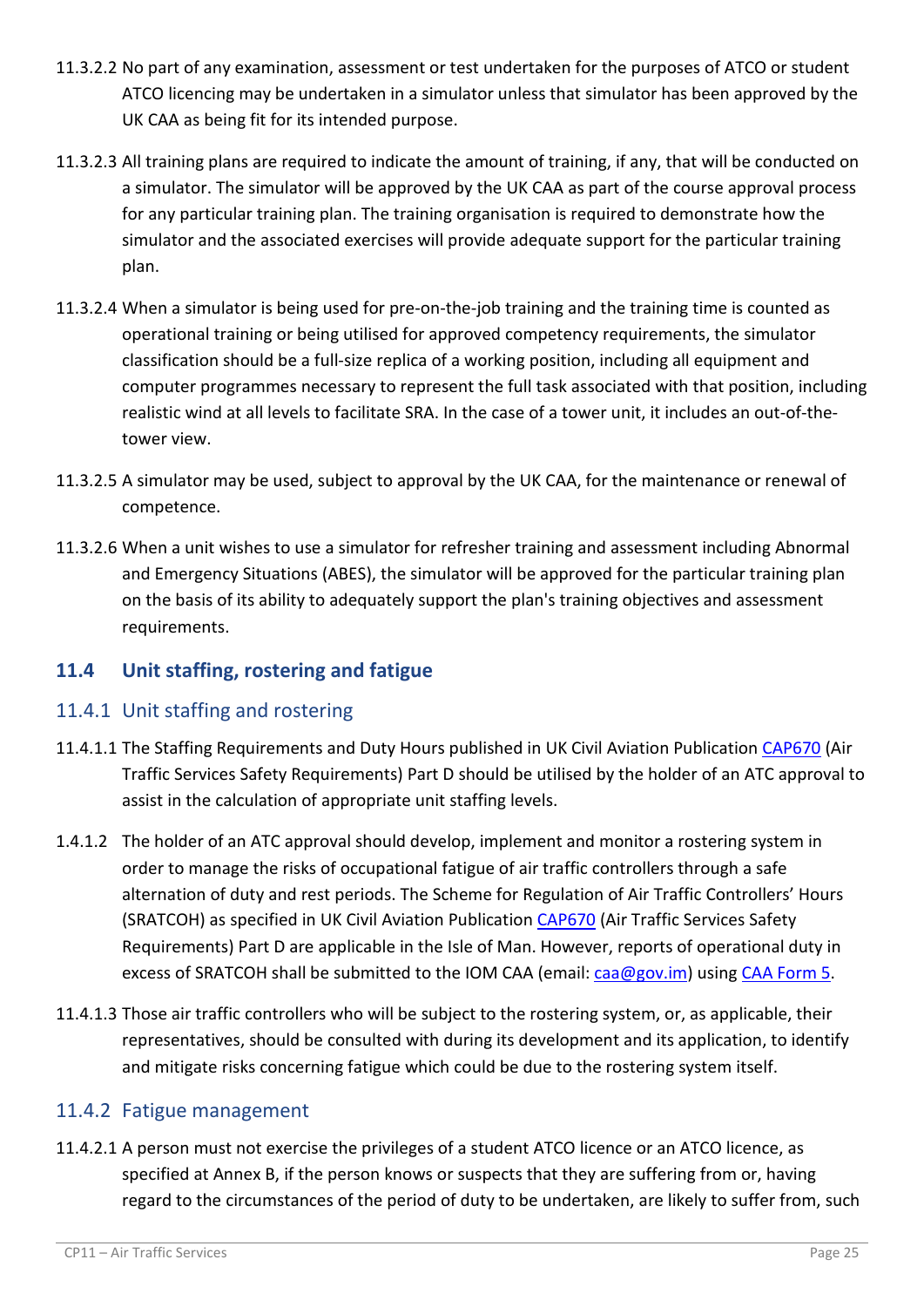fatigue as may endanger the safety of any aircraft to which an air traffic control service may be provided.

- 11.4.2.2 The holder of an ATC approval should:
	- (a) develop and maintain a policy for the management of air traffic controllers' fatigue;
	- (b) provide air traffic controllers with information programmes on the prevention of fatigue, complementing human factors training provided in accordance with Sections 3 and 4 of Subpart D of Annex I to Regulation (EU) 2015/340.
- 11.4.2.3 The policy should:
	- (a) declare the commitment to proactively and systematically monitor and manage fatigue and describe the expected benefits for the safety of operations;
	- (b) be signed by the accountable manager who has the authority over ensuring that all activities can be financed and carried out in accordance with the applicable requirements;
	- (c) address the mitigation of the operational impact of air traffic controllers' fatigue;
	- (d) be communicated, with visible endorsement, throughout the air traffic control service provider;
	- (e) include a commitment to:
		- (i) consider the best practices;
		- (ii) provide appropriate resources; and
		- (iii) enforce fatigue management as a responsibility of managers, staff involved in fatigue management procedures and air traffic controllers;
	- (f) be periodically reviewed to ensure it remains relevant and appropriate.
- 11.4.2.4 The holder of an ATC approval should establish and implement:
	- (a) principles and procedures to enable fatigue reporting;
	- (b) principles and procedures for occurrence investigation and analysis to consider fatigue as contributing factor;
	- (c) procedures for the identification and management of the effect of fatigue on the safety of operations.
- 11.4.2.5 For further guidance on fatigue management in the provision of ATC se[e Regulation \(EU\)](https://www.easa.europa.eu/document-library/easy-access-rules/easy-access-rules-air-traffic-managementair-navigation-services)  [2015/373](https://www.easa.europa.eu/document-library/easy-access-rules/easy-access-rules-air-traffic-managementair-navigation-services) GM to ATS.OR.315(a) and (b).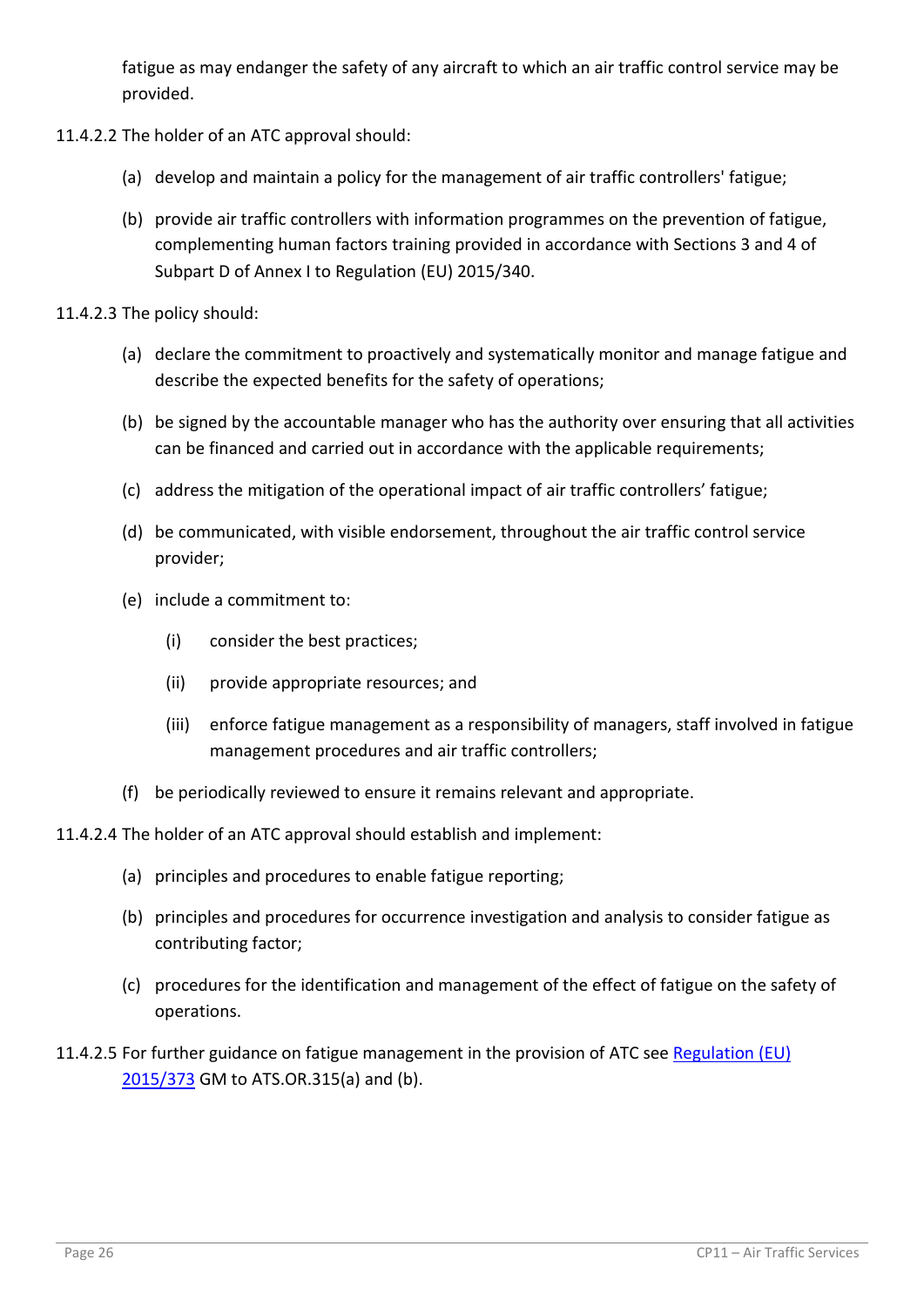#### <span id="page-26-0"></span>**11.5 Psychoactive substances and medicines**

#### 11.5.1 Legal requirement

11.5.1.1 A person must not exercise the privileges of a student ATCO licence or an ATCO licence, as specified in Annex B, whilst under the influence of any psychoactive substance or medicines which might render them unable to exercise the privileges of their licence safely and properly.

#### 11.5.2 ATC unit policy

- 11.5.2.1 The holder of an ATC approval should develop and implement:
	- (a) a policy, with related procedures, in order to ensure that the problematic use of psychoactive substances does not affect the provision of air traffic control service;
	- (b) an objective, transparent and non-discriminatory procedure for the detection of cases of problematic use of psychoactive substances by air traffic controllers.

#### 11.5.2.2 The holder of an ATC approval should:

- (a) provide training or educational material to air traffic controllers relating to:
	- (i) the effects of psychoactive substances on individuals and subsequently on air traffic control service provision;
	- (ii) established procedures within its organisation regarding this issue; and
	- (iii) their individual responsibilities with regard to legislation and policies on psychoactive substances.
- (b) make available appropriate support for air traffic controllers who are dependent on psychoactive substances;
- (c) encourage air traffic controllers who think that they may have such a problem to seek and accept help made available by their air traffic control service provider;
- (d) ensure that air traffic controllers are treated in a consistent, just and equitable manner as regards the problematic use of psychoactive substances; and
- (e) establish and implement principles and procedures for occurrence investigation and analysis to consider the problematic use of psychoactive substances as a contributing factor.
- 11.5.2.3 Further guidance is contained in ICAO Doc 9654 'Manual on Prevention of Problematic Use of Substances in the Aviation Workplace', First Edition - 1995, and in particular:
	- (a) Attachment A (pp. 27–34) as regards elements for the definition and the implementation of policy and programme;
	- (b) Chapter 3 (pp. 9–12) as regards the identification, treatment, and rehabilitation of staff, with related supporting material, available in Attachment C (pp. 61–68);
	- (c) Attachment D (pp. 69–75) as regards the employment consequences of problematic use of substances;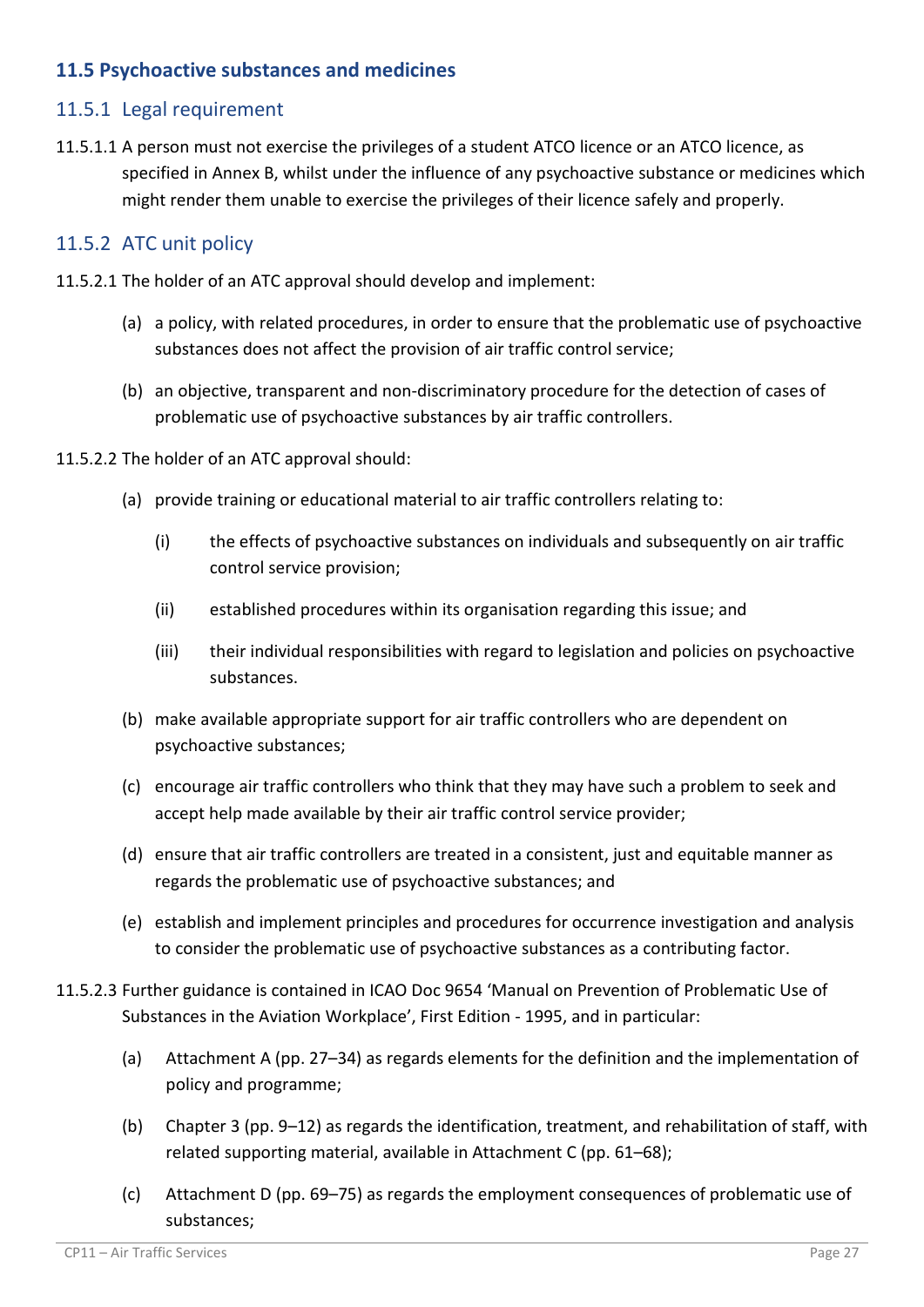- (d) Chapter 2 (pp. 6–7) as regards the education of the workforce and educational material, with related supporting material available in Attachment A (pp. 35–48);
- (e) Attachment B (pp. 49–59) and Attachment F (pp. 87–94), where extracts from the ICAO Manual of Civil Aviation Medicine are provided.

#### 11.5.3 ATC unit procedures

- 11.5.3.1 The holder of an ATC approval should develop and implement an objective, transparent and nondiscriminatory procedure for the detection of cases of problematic use of psychoactive substances by air traffic controllers which should specify:
	- (a) the mechanisms and responsibilities for its initiation;
	- (b) its applicability in terms of timing and locations;
	- (c) the person(s)/body responsible for testing the individual;
	- (d) the testing process;
	- (e) thresholds for psychoactive substances;
	- (f) the process to be followed in case of detection of problematic use of psychoactive substances by an air traffic controller; and
	- (g) the appeal process.
- 11.5.3.2 Guidance for the development and implementation of the procedure for detection of cases of psychoactive substances is contained in ICAO Doc 9654 'Manual on Prevention of problematic use of Substances in the Aviation Workplace', First Edition - 1995, particularly in Chapter 5 (pp. 15–23) and Attachment E (pp. 77–85) as regards biochemical testing programmes, with related supporting material.

#### 11.5.4 Stress

- 11.5.4.1 The holder of an ATC approval should:
	- (a) develop and maintain a policy for the management of air traffic controllers' stress, including the implementation of a critical incident stress management programme;
	- (b) provide air traffic controllers with education and information programmes on the prevention of stress, including critical incident stress, complementing human factors training provided in accordance with Sections 3 and 4 of Subpart D of Annex I t[o Regulation \(EU\) 2015/340.](https://www.easa.europa.eu/document-library/easy-access-rules/easy-access-rules-air-traffic-controllers-licensing-and)
- 11.5.4.2 The air traffic controllers' stress management policy should:
	- (a) declare the commitment to proactively and systematically monitor and manage stress, and describe the expected benefits for the safety of operations;
	- (b) be signed by the accountable manager;
	- (c) reflect organisational commitments regarding the implementation of a critical incident stress management programme;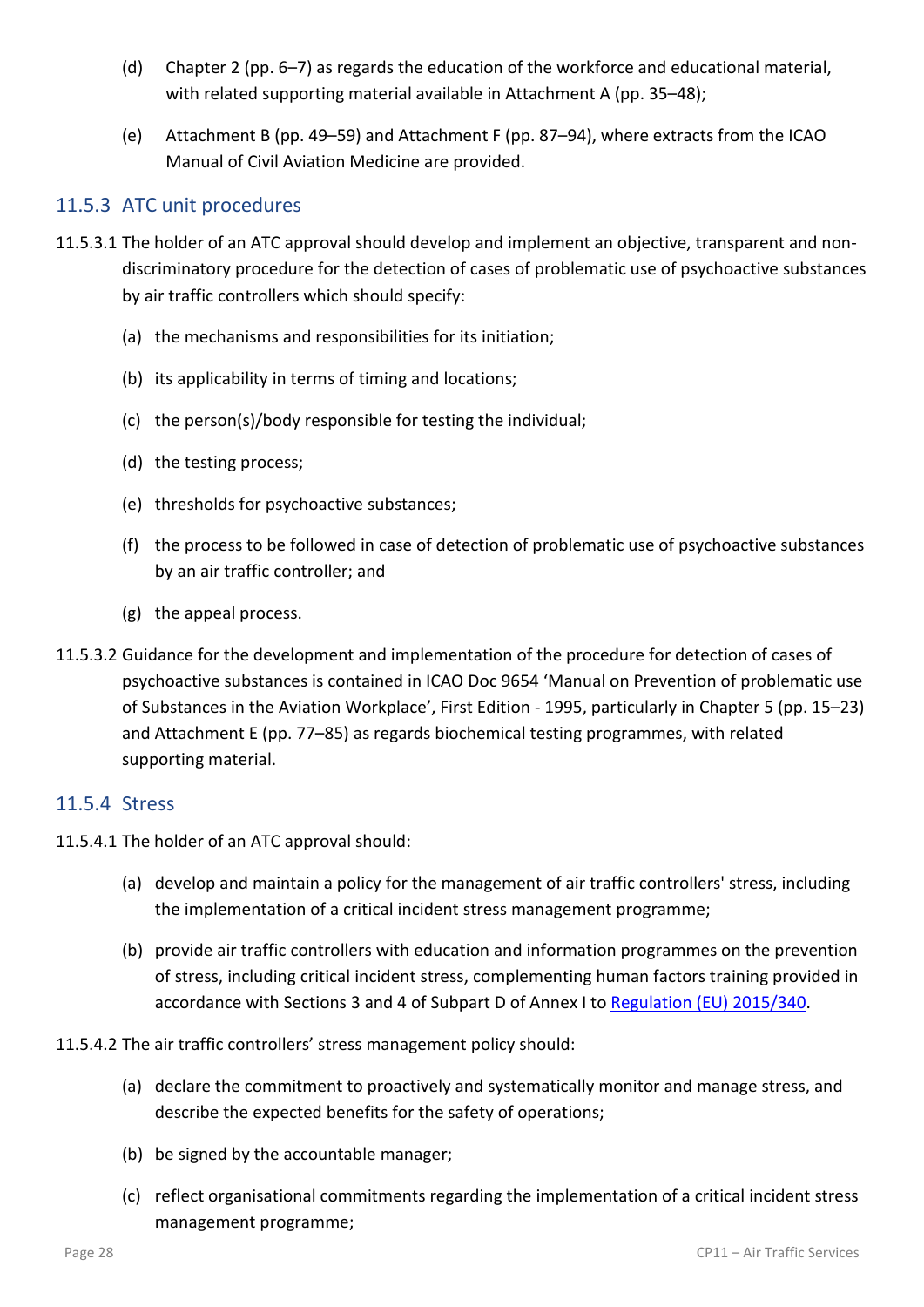- (d) be communicated, with visible endorsement, throughout the air traffic control service provider;
- (e) include the commitment to:
	- (i) provide appropriate resources;
	- (ii) consider the best practices;
	- (iii) enforce stress management programme(s) as a responsibility of managers, staff involved in stress management and air traffic controllers;
- (f) be periodically reviewed to ensure it remains relevant and appropriate.
- 11.5.4.3 The holder of an ATC approval should establish and implement:
	- (a) procedures for critical incident stress management;
	- (b) principles and procedures to enable stress reporting;
	- (c) principles and procedures for occurrence investigation and analysis to consider stress as contributing factor; and
	- (d) method(s) for the identification and management of the effect of air traffic controllers' stress on the safety of operations.
- 11.5.4.4 For further guidance on stress management in the provision of ATC see [Regulation \(EU\) 2015/373](https://www.easa.europa.eu/document-library/easy-access-rules/easy-access-rules-air-traffic-managementair-navigation-services) GM to ATS.OR.310.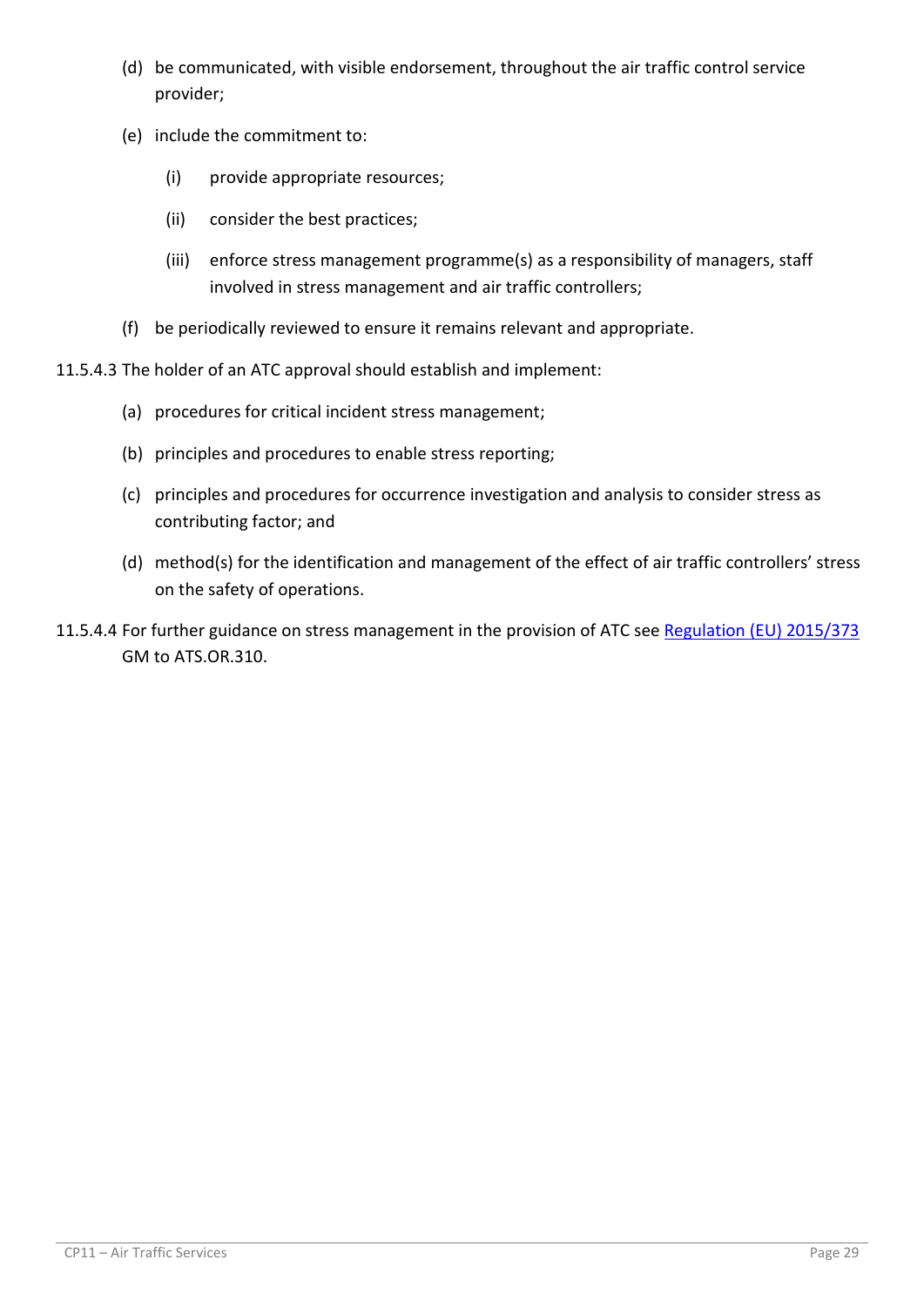# <span id="page-29-0"></span>**12. Meteorological information**

- 12.1 ATS units should be supplied with up-to-date information on existing and forecast meteorological conditions as necessary for the performance of their respective functions. The information should be supplied in such a form as to require a minimum of interpretation on the part of air traffic services personnel and with a frequency which satisfies the requirements of the ATS units concerned.
- 12.2 Further details pertaining to the provision of meteorological information to ATS units is provided in IOM CAA CP 5.

## <span id="page-29-1"></span>**13. Safety oversight and audits**

- 13.1 The IOM CAA has a direct responsibility for the oversight of ATS in the Isle of Man, excluding those services delivered by UK CAA certificated and military providers.
- 13.2 Day to day surveillance, advice and guidance by the IOM CAA is supplemented by a formalised safety audit programme with audits taking place every 1-2 years on a risk and performance based schedule. These formal audits are conducted by the UK CAA on behalf of the IOM CAA under a contract with CAA International (CAAi).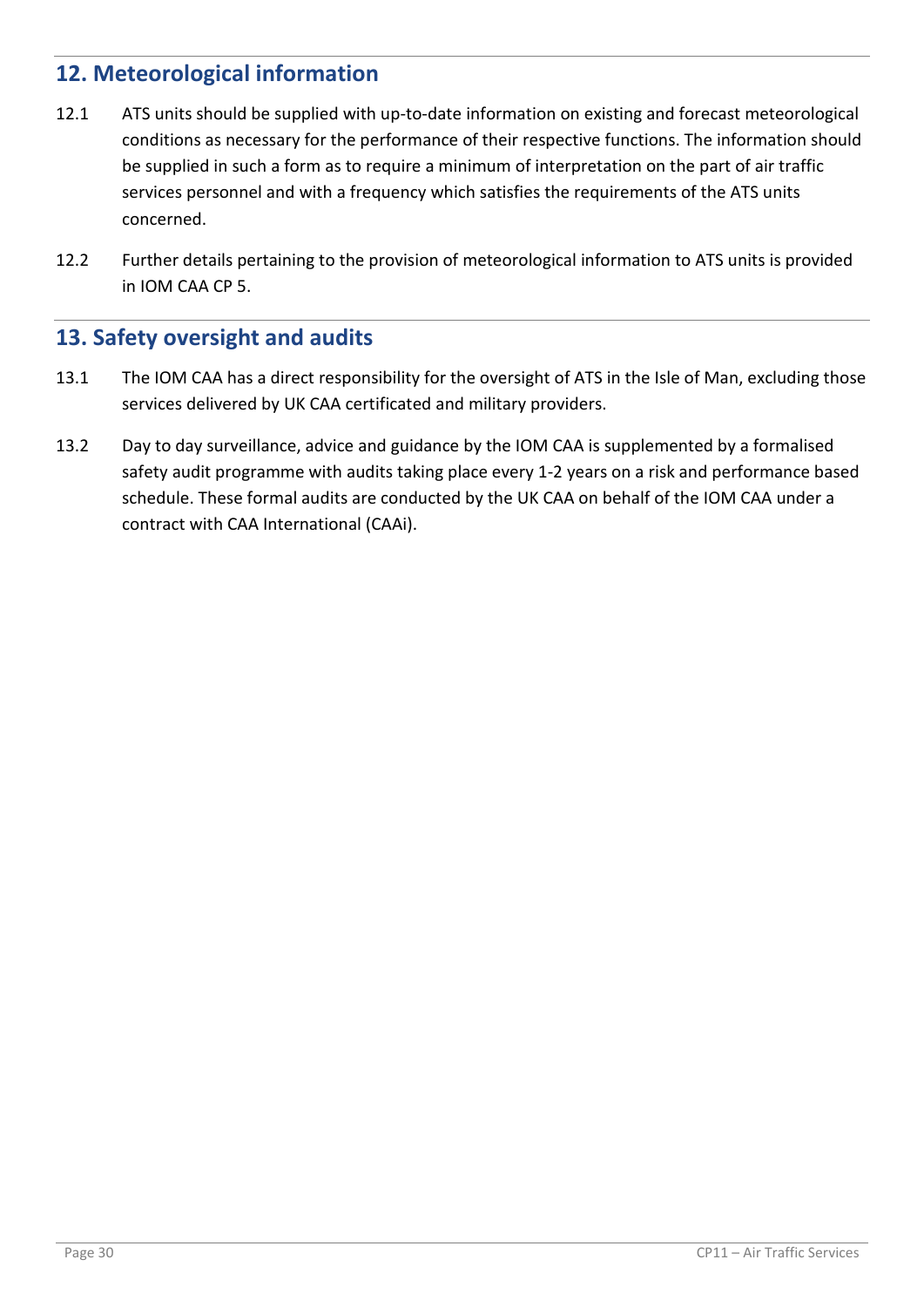# <span id="page-30-0"></span>**Annex A – SMS framework**

#### <span id="page-30-1"></span>**Part 1 - Safety policy and objectives**

- A.1 Management commitment
	- (1) A safety policy which
		- (a) reflects the organisational commitment regarding safety, including the promotion of a positive safety culture;
		- (b) includes a clear statement about the provision of the necessary resources for the implementation of the safety policy;
		- (c) includes safety reporting procedures;
		- (d) clearly indicates which types of behaviours are unacceptable related to the air traffic services unit's aviation activities and include the circumstances under which disciplinary action would not apply;
		- (e) is signed by the accountable executive of the organisation;
		- (f) is communicated, with visible endorsement, throughout the organisation; and
		- $(g)$  is periodically reviewed to ensure it remains relevant and appropriate to the person in charge of the air traffic services unit.
	- (2) Defined safety objectives which
		- (a) form the basis for safety performance monitoring and measurement;
		- (b) reflect the organisation's commitment to maintain or continuously improve the overall effectiveness of the safety management system;
		- (c) are communicated throughout the organisation; and
		- (d) are periodically reviewed to ensure they remain relevant and appropriate to the service provider.
- A.2 Safety accountability and responsibilities

Defined safety accountabilities and responsibilities which -

- (a) identify the accountable executive who, irrespective of other functions, is accountable on behalf of the organisation for the implementation and maintenance of an effective safety management system;
- (b) clearly define the lines of safety accountability throughout the organisation, including a direct accountability for safety on the part of senior management;
- (c) identify the responsibilities of all members of management, irrespective of other functions, as well as of employees, with respect to the safety performance of the organisation;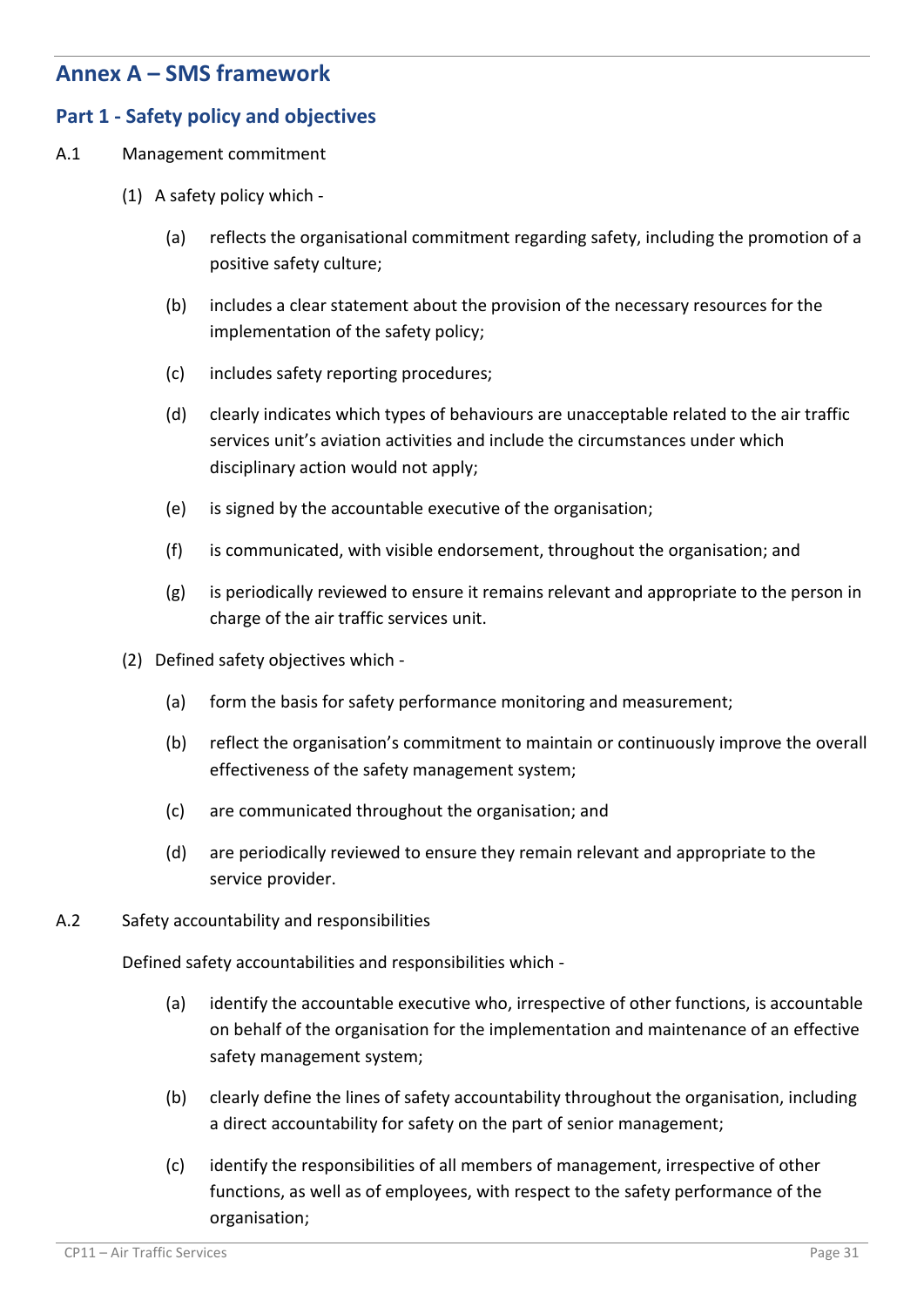- (d) document and communicate safety accountability, responsibilities and authorities throughout the organisation; and
- (e) define the levels of management with authority to make decisions regarding safety risk tolerability.
- A.3 Appointment of key safety personnel

The nomination of a safety manager who is responsible for the implementation and maintenance of the safety management system.

A.4 Coordination of emergency response planning

An emergency response plan for accidents, incidents and aviation emergencies.

- A.5 Safety Management System Documentation
	- (1) A safety management system manual that describes the
		- (a) safety policy and objectives;
		- (b) safety management system requirements;
		- (c) safety management system processes and procedures; and
		- (d) accountability, responsibilities and authorities for safety management system processes and procedures.
	- (2) Operational records as part of the documentation of the delivery of the safety management system.

#### <span id="page-31-0"></span>**Part 2 - Safety risk management**

A.6 Hazard identification

A process to identify hazards associated with the operation of aircraft. Hazard identification shall be based on a combination of reactive and proactive methods.

A.7 Safety risk assessment and mitigation

A process that ensures analysis, assessment and control of the safety risks associated with identified hazards.

#### <span id="page-31-1"></span>**Part 3 - Safety assurance**

- A.8 Safety performance monitoring and measurement
	- (1) The means to verify safety performance and to validate the effectiveness of safety risk controls.
	- (2) The safety performance shall be verified in reference to the safety performance indicators and safety performance targets of the safety management system in support of the organisation's safety objectives.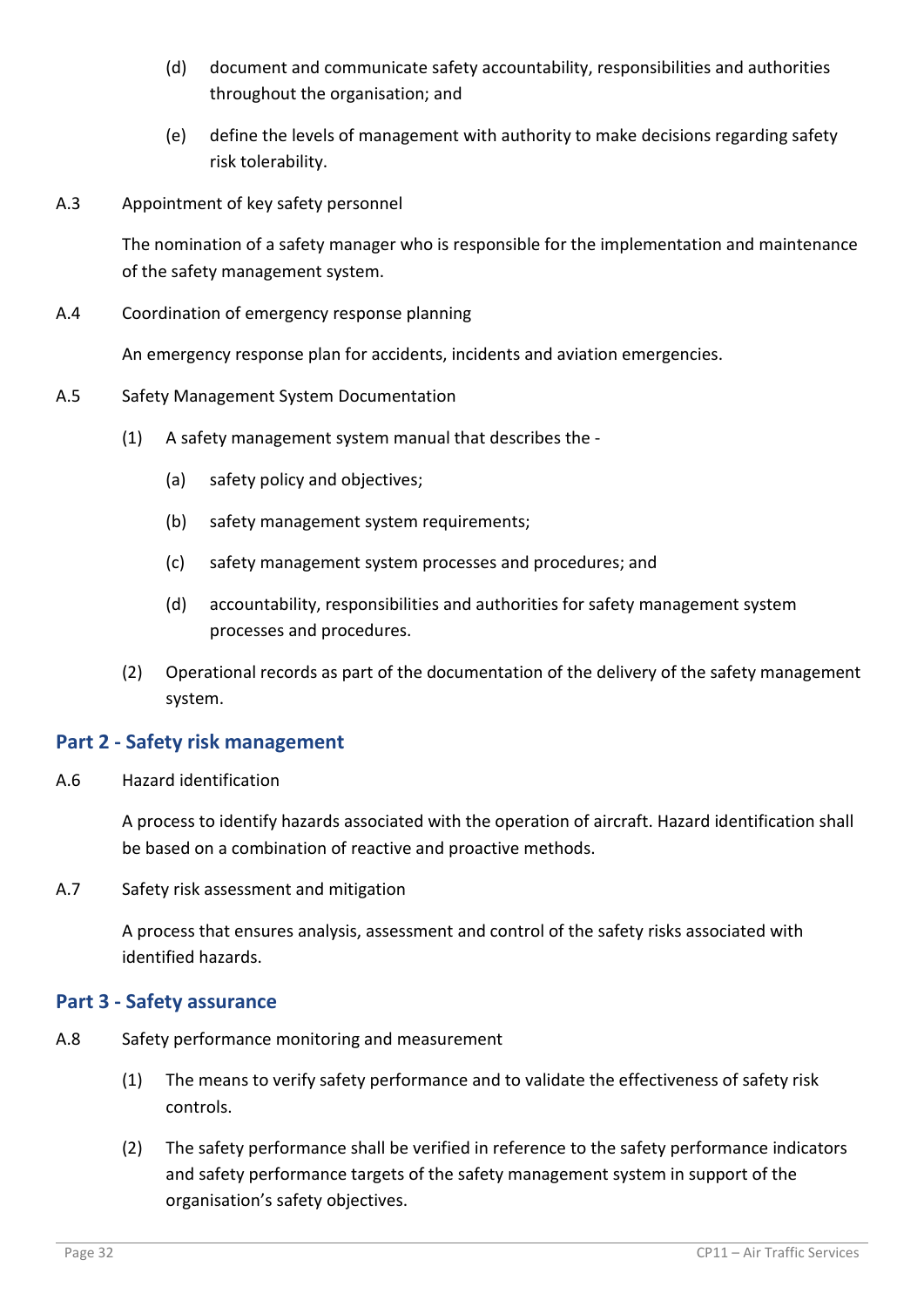#### A.9 The management of change

A process to identify changes which may affect the level of safety risk associated with the aircraft operation and to identify and manage the safety risks that may arise from those changes.

#### A.10 Continuous improvement of the safety management system

Monitoring and assessment of the safety management system processes to maintain or continuously improve its overall effectiveness.

#### <span id="page-32-0"></span>**Part 4 - Safety promotion**

A.11 Training and education

A safety training programme that ensures that personnel are trained and competent to perform their safety management system duties.

A.12 Safety communication

A formal means for safety communication that -

- (a) ensures personnel are aware of the safety management system to a degree commensurate with their positions;
- (b) conveys safety-critical information;
- (c) explains why particular actions are taken to improve safety; and
- (d) explains why safety procedures are introduced or changed.